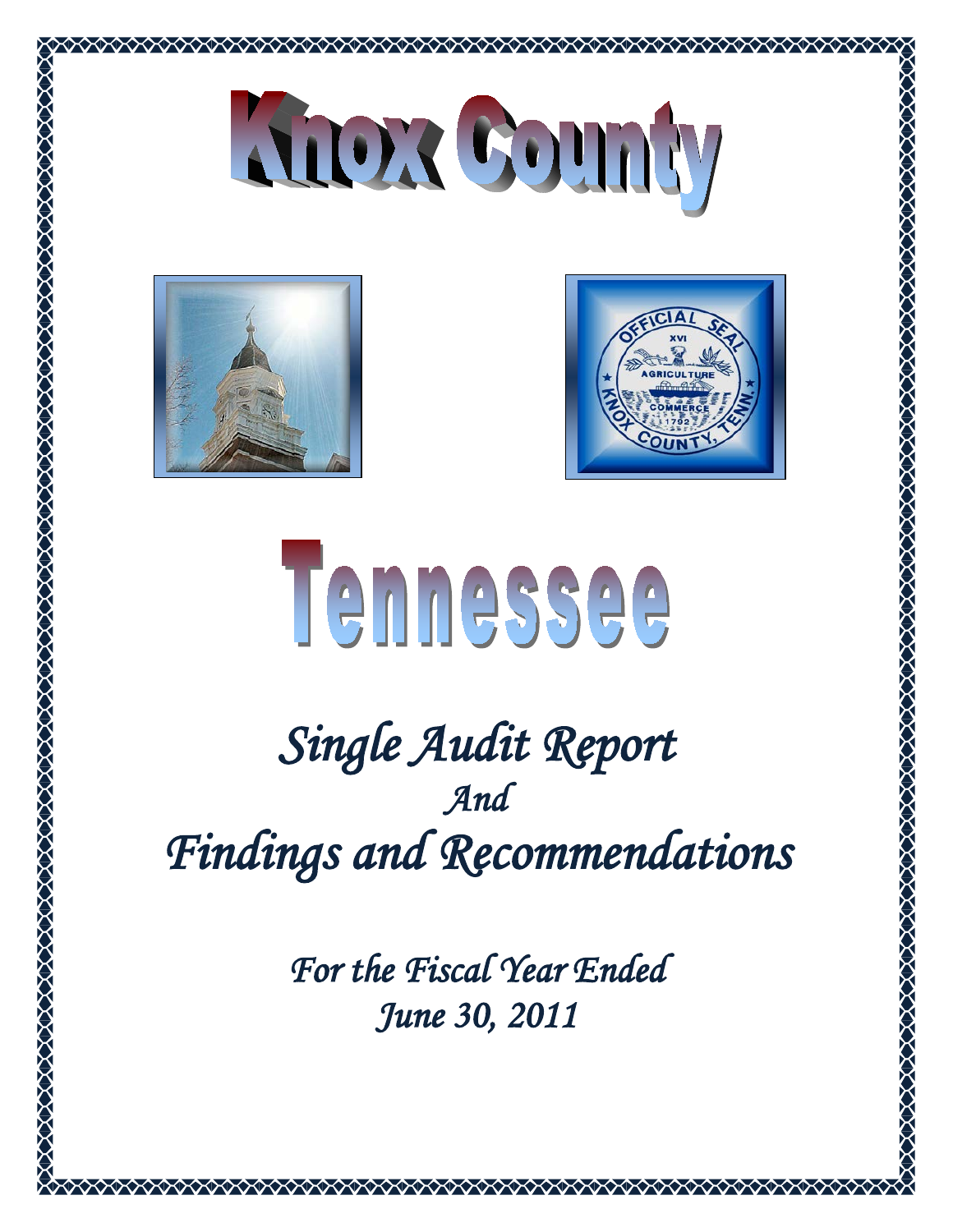

Schedules of Expenditures of Federal and State Awards and Reports as Required by the Single Audit Act Amendments of 1996 and Office of Management and Budget Circular A–133

Year ended June 30, 2011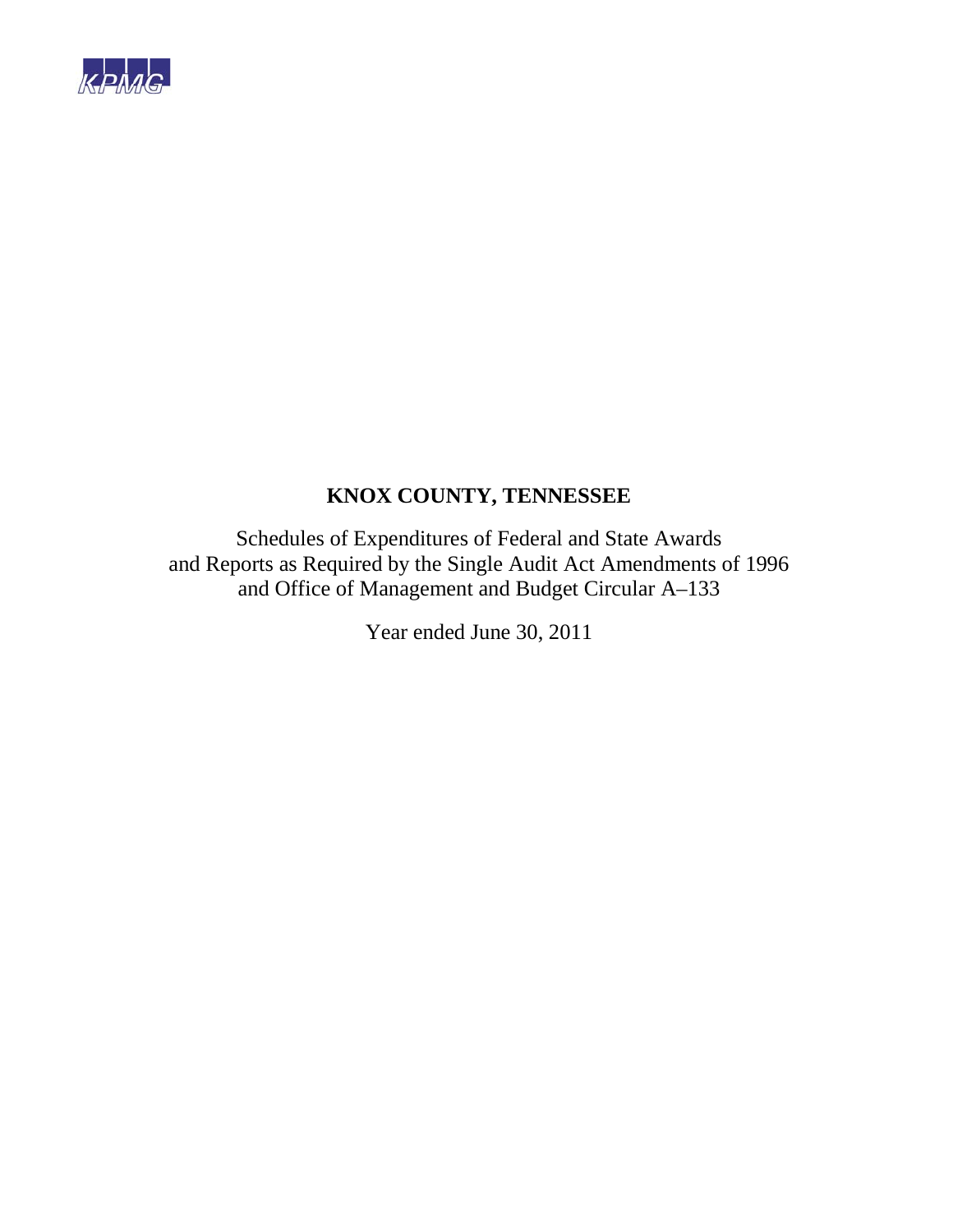# **Table of Contents**

|                                                                                                                                                                                                                          | Page           |
|--------------------------------------------------------------------------------------------------------------------------------------------------------------------------------------------------------------------------|----------------|
| Independent Auditors' Report on Internal Control Over Financial Reporting and on Compliance<br>and Other Matters Based on an Audit of Financial Statements Performed in Accordance with<br>Government Auditing Standards | $\mathbf{1}$   |
| Independent Auditors' Report on Compliance With Requirements That Could Have a Direct and<br>Material Effect on Each Major Program and on Internal Control Over Compliance in<br>Accordance with OMB Circular A-133      | $\overline{4}$ |
| Schedule of Expenditures of Federal Awards for the Year ended June 30, 2011                                                                                                                                              | 7              |
| Schedule of Expenditures of State Awards for the Year ended June 30, 2011                                                                                                                                                | 16             |
| Notes to Schedules of Expenditures of Federal and State Awards for the<br>Year ended June 30, 2011                                                                                                                       | 19             |
| Schedule of Findings and Questioned Costs                                                                                                                                                                                | 21             |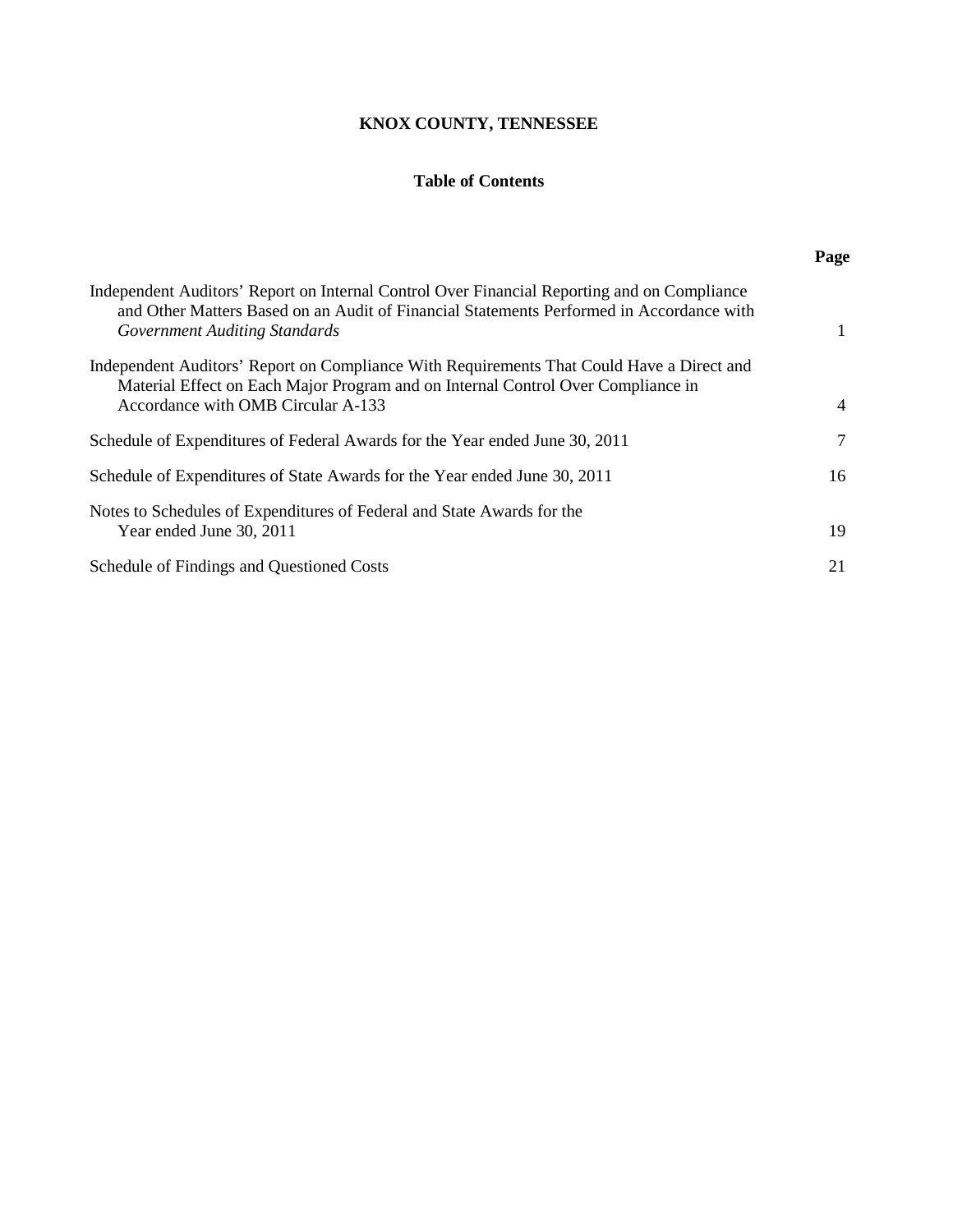

**KPMG LLP**  Suite 1000 401 Commerce Street Nashville, TN 37219-2422

# **Independent Auditors' Report on Internal Control Over Financial Reporting and on Compliance and Other Matters Based on an Audit of Financial Statements Performed in Accordance with Government Auditing Standards**

Knox County Mayor and the County Commissioners of Knox County, Tennessee:

We have audited the financial statements of the governmental activities, the business-type activities, the aggregate discretely presented component units, each major fund, and the aggregate remaining fund information of Knox County (the County) as of and for the year ended June 30, 2011, which collectively comprise the County's basic financial statements, and have issued our report thereon dated November 22, 2011. Our report referred to the adoption of a new accounting standard effective July 1, 2010. Our report was also modified to include a reference to other auditors. We conducted our audit in accordance with auditing standards generally accepted in the United States of America and the standards applicable to financial audits contained in *Government Auditing Standards*, issued by the Comptroller General of the United States. Other auditors audited the financial statements of the Student Activity Funds agency fund, a discretely presented component unit of the Knox County Board of Education, and The Great Schools Partnership, a component unit of the Knox County Board of Education, of Knox County Tennessee, as of and for the year ended June 30, 2011, as described in our report on the County's financial statements. This report does not include the results of the other auditors' testing of internal control over financial reporting or compliance and other matters that are reported on separately by those auditors.

#### **Internal Control over Financial Reporting**

Management of the County is responsible for establishing and maintaining effective internal control over financial reporting. In planning and performing our audit, we considered the County's internal control over financial reporting as a basis for designing our auditing procedures for the purpose of expressing our opinion on the financial statements, but not for the purpose of expressing an opinion on the effectiveness of the County's internal control over financial reporting. Accordingly, we do not express an opinion on the effectiveness of the County's internal control over financial reporting.

A deficiency in internal control over financial reporting exists when the design or operation of a control does not allow management or employees, in the normal course of performing their assigned functions, to prevent, or detect and correct misstatements on a timely basis. A material weakness is a deficiency, or combination of deficiencies, in internal control over financial reporting, such that there is a reasonable possibility that a material misstatement of the County's financial statements will not be prevented, or detected and corrected on a timely basis.

Our consideration of internal control over financial reporting was for the limited purpose described in the first paragraph of this section and was not designed to identify all deficiencies in internal control over financial reporting that might be deficiencies, significant deficiencies, or material weaknesses. We did not identify any deficiencies in internal control over financial reporting that we consider to be material weaknesses, as described above.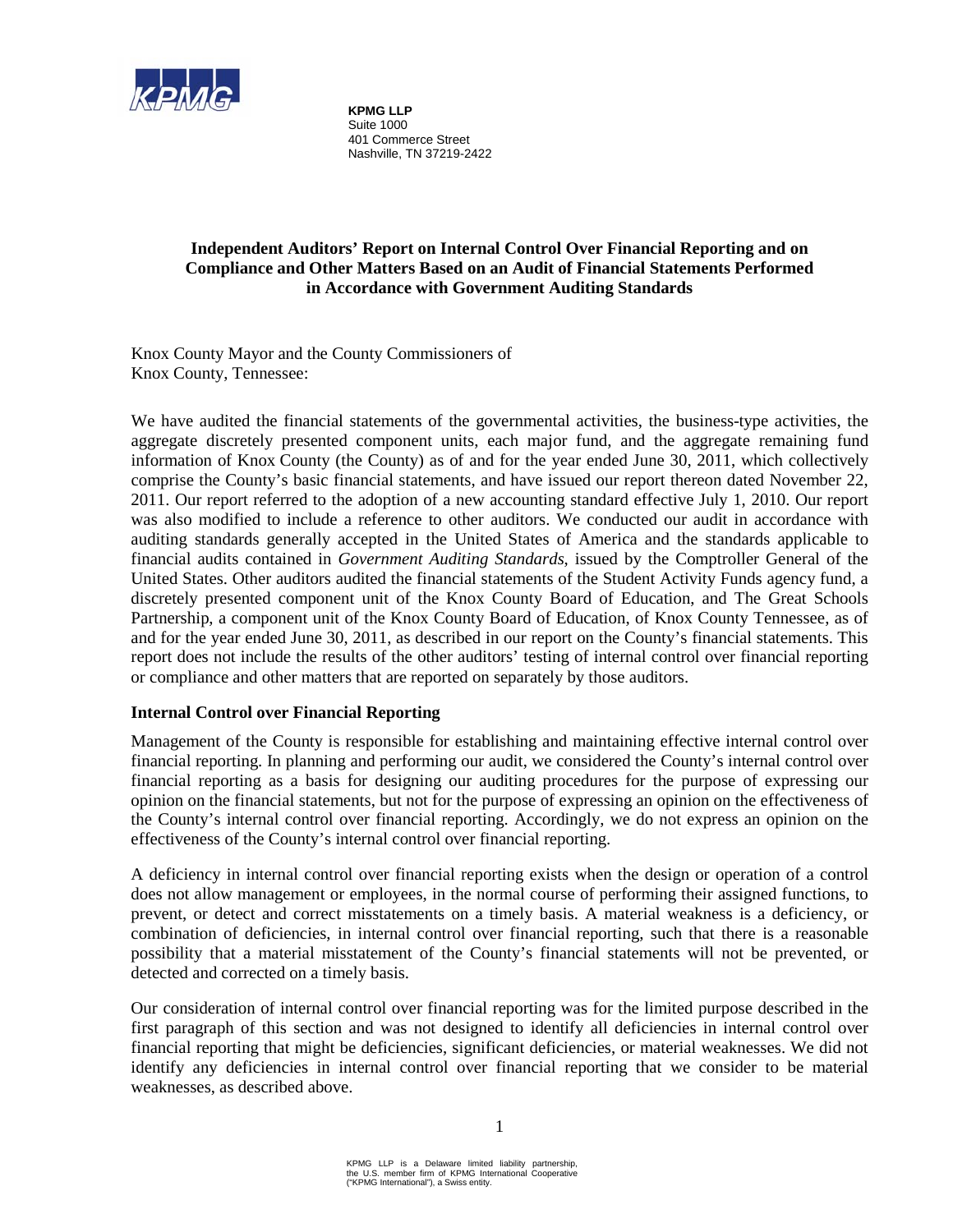

A significant deficiency is a deficiency, or combination of deficiencies, in internal control over financial reporting that is less severe than a material weakness, yet important enough to merit attention by those charged with governance. We consider the following to be a significant deficiency in internal control over financial reporting.

# *Finding 2011-01, GENERAL GOVERNMENT, Financial Reporting at the Trustees Office:*

The Trustees Office (Trustees) has oversight responsibility related to the processing of approximately \$800 million in transactions annually, and it closely coordinates these efforts with the Finance Department. These transactions are reported on various schedules presented in the County's CAFR. Further, it is responsible for reconciling approximately 30 bank accounts monthly. During fiscal year 2011, we observed the following:

- The Trustees Office was unable to produce the schedules required for the CAFR timely. The final schedules which appropriately balanced were not submitted to the Finance Department until approximately four months after year-end.
- The draft schedules produced by the Trustees Office at various iterations through the closing process did not balance.
- The system generated reports documenting the preparation of the monthly bank statement reconciliations indicates that bank reconciliations were not prepared timely throughout fiscal year 2011.

We recommend that the Trustees Office, in close coordination with the Finance Department, develop detailed procedures documenting the production of the schedules to be provided for CAFR preparation. These procedures should be very specific, including documenting the format and content of the various system generated reports needed to support these schedules. These procedures should further document the system generated information necessary to perform the monthly bank reconciliations within 30 days of year end.

Finally, given that this finding has been recurring in nature as it relates to the Combined Schedule of Assets and Liabilities, Combined Schedule of Cash Receipts, Disbursements and Balances, and Combined Analysis of Fee and Commission Accounts schedules which are provided for CAFR reporting purposes (CAFR schedules), we recommend that the Audit Committee:

- Review and approve the newly developed policies and procedures over the Trustees Office closing process; and
- Require that the Trustees Office provide the Audit Committee with the CAFR schedules at least quarterly during the fiscal year and provide verification that the monthly bank reconciliations have been completed timely to ensure that the newly established policies and procedures are operating effectively.

#### **Compliance and Other Matters**

As part of obtaining reasonable assurance about whether the County's financial statements are free of material misstatement, we performed tests of its compliance with certain provisions of laws, regulations, contracts, and grant agreements, noncompliance with which could have a direct and material effect on the determination of financial statement amounts. However, providing an opinion on compliance with those provisions was not an objective of our audit, and accordingly, we do not express such an opinion. The results of our tests disclosed no instances of noncompliance or other matters that are required to be reported under *Government Auditing Standards*.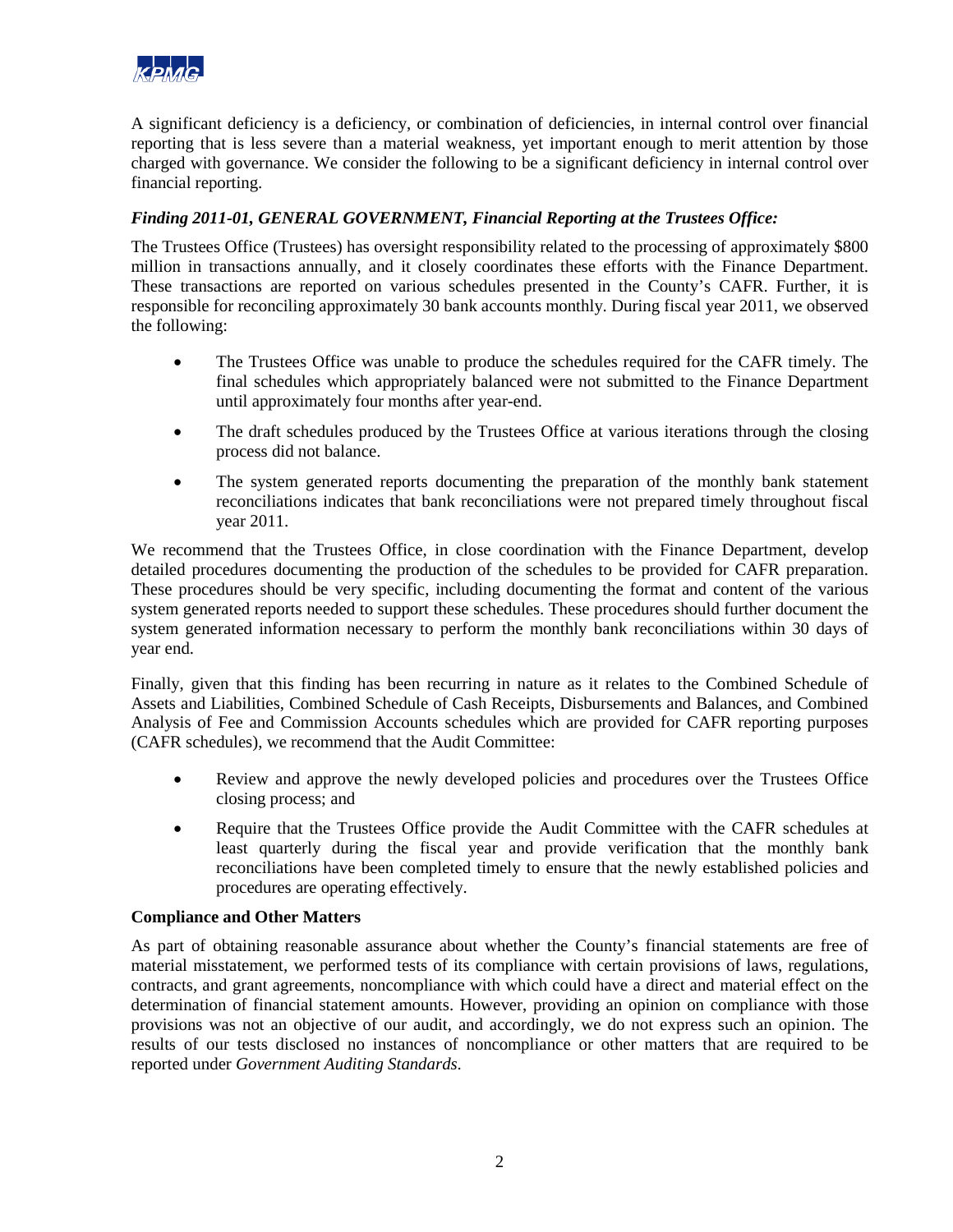

This report is intended solely for the information and use of the audit committee, management, and others within the County, and federal and state awarding agencies and pass-through entities, and is not intended to be and should not be used by anyone other than these specified parties.



November 22, 2011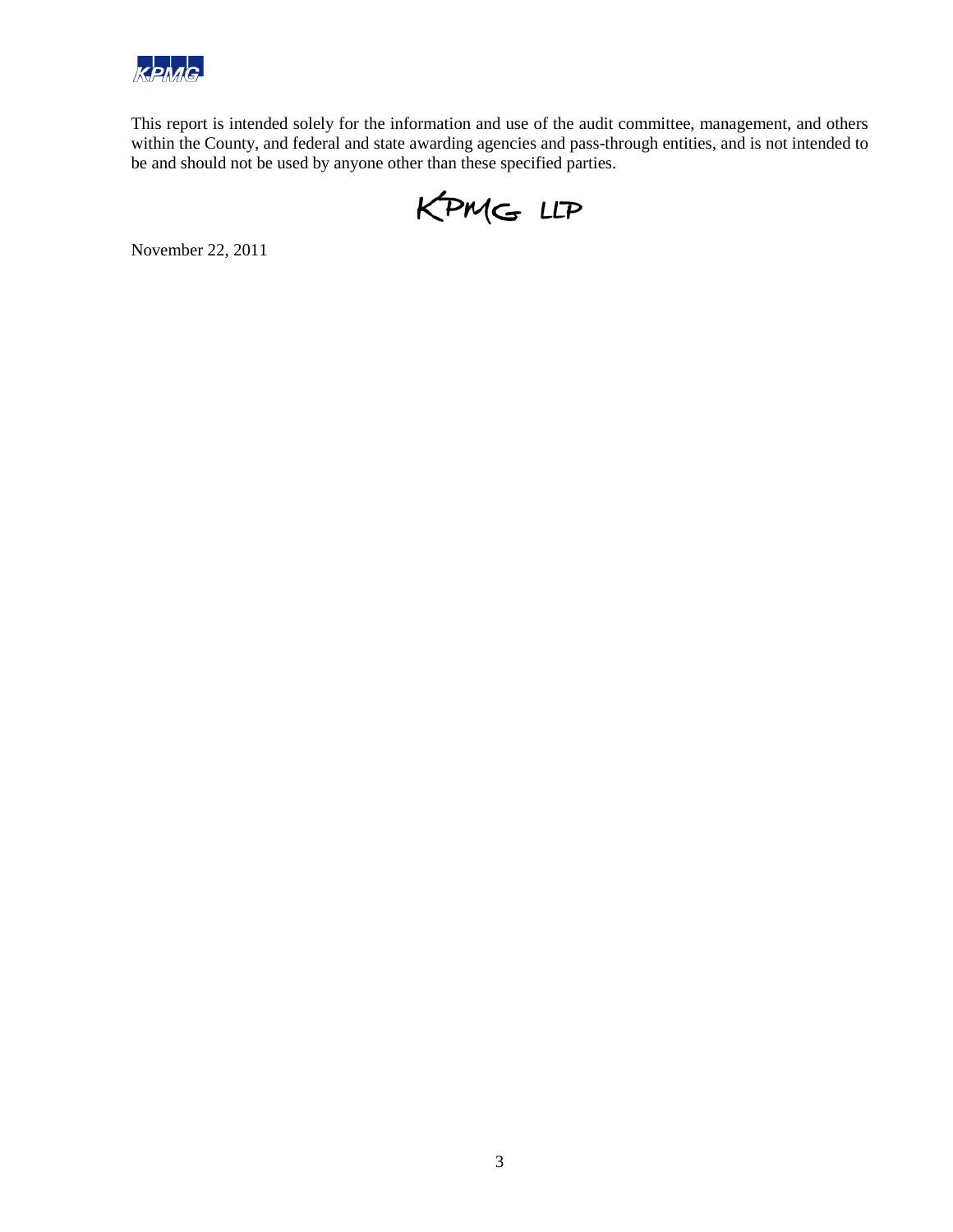

**KPMG LLP**  Suite 1000 401 Commerce Street Nashville, TN 37219-2422

# **Independent Auditors' Report on Compliance With Requirements That Could Have a Direct and Material Effect on Each Major Program and on Internal Control Over Compliance in Accordance with OMB Circular A-133**

Knox County Mayor and the County Commissioners of Knox County, Tennessee:

#### **Compliance**

We have audited Knox County, Tennessee (the County's compliance) with the types of compliance requirements described in the U.S. Office of Management and Budget (OMB) *Circular A-133 Compliance Supplement* that could have a direct and material effect on each of its major federal programs for the year ended June 30, 2011. The County's major federal programs are identified in the summary of auditor's results section of the accompanying schedule of findings and questioned costs. Compliance with the requirements of laws, regulations, contracts, and grants applicable to each of its major federal programs is the responsibility of the County's management. Our responsibility is to express an opinion on the County's compliance based on our audit.

We conducted our audit of compliance in accordance with auditing standards generally accepted in the United States of America; the standards applicable to financial audits contained in *Government Auditing Standards*, issued by the Comptroller General of the United States; and OMB Circular A-133, *Audits of States, Local Governments, and Non-Profit Organizations*. Those standards and OMB Circular A-133 require that we plan and perform the audit to obtain reasonable assurance about whether noncompliance with the types of compliance requirements referred to above that could have a direct and material effect on a major federal program occurred. An audit includes examining, on a test basis, evidence about the County's compliance with those requirements and performing such other procedures as we considered necessary in the circumstances. We believe that our audit provides a reasonable basis for our opinion. Our audit does not provide a legal determination of the County's compliance with those requirements.

In our opinion, the County complied, in all material respects, with the compliance requirements referred to above that could have a direct and material effect on each of its major federal programs for the year ended June 30, 2011. However, the results of our auditing procedures disclosed an instance of noncompliance with those requirements, which is required to be reported in accordance with OMB Circular A-133 and which is described in the accompanying schedule of findings and questioned costs as item 2011-02.

#### **Internal Control Over Compliance**

Management of the County is responsible for establishing and maintaining effective internal control over compliance with the requirements of laws, regulations, contracts, and grants applicable to federal programs. In planning and performing our audit, we considered the County's internal control over compliance with the requirements that could have a direct and material effect on a major federal program to determine the auditing procedures for the purpose of expressing our opinion on compliance and to test and report on internal control over compliance in accordance with OMB Circular A-133, but not for the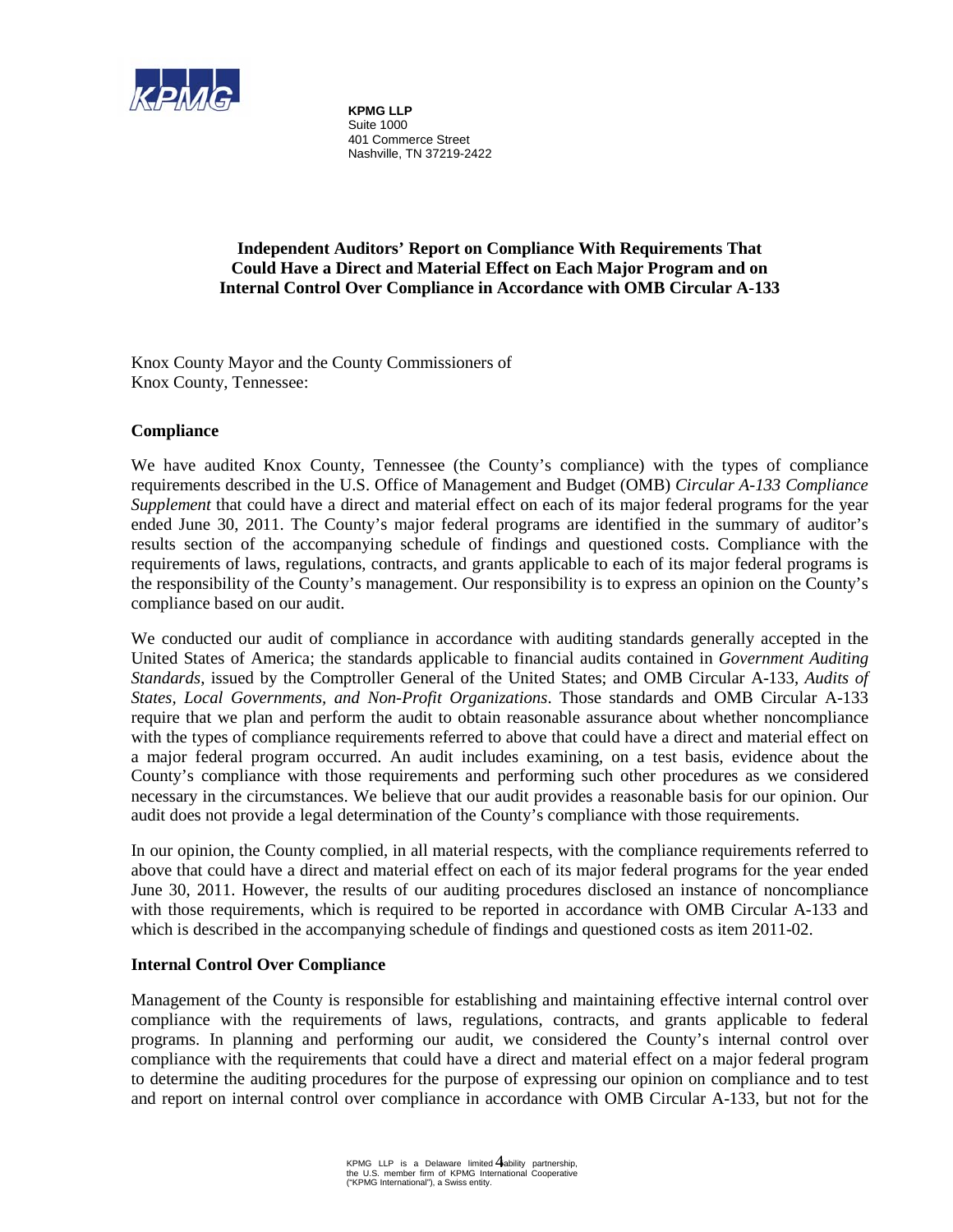

purpose of expressing an opinion on the effectiveness of internal control over compliance. Accordingly, we do not express an opinion on the effectiveness of the County's internal control over compliance.

Our consideration of internal control over compliance was for the limited purpose described in the preceding paragraph and was not designed to identify all deficiencies in internal control over compliance that might be deficiencies, significant deficiencies, or material weaknesses and therefore, there can be no assurance that all deficiencies, significant deficiencies, or material weaknesses have been identified. However, as discussed below, we identified a deficiency in internal control over compliance that we consider to be a material weakness.

A deficiency in internal control over compliance exists when the design or operation of a control over compliance does not allow management or employees, in the normal course of performing their assigned functions, to prevent, or detect and correct, noncompliance with a type of compliance requirement of a federal program on a timely basis.

A material weakness in internal control over compliance is a deficiency, or combination of deficiencies, in internal control over compliance, such that there is a reasonable possibility that material noncompliance with a type of compliance requirement of a federal program will not be prevented, or detected and corrected, on a timely basis. We consider the deficiency in internal control over compliance described in the accompanying schedule of findings and questioned costs as Finding 2011-02 to be a material weakness.

A significant deficiency in internal control over compliance is a deficiency, or a combination of deficiencies, in internal control over compliance with a type of compliance requirement of a federal program that is less severe than a material weakness in internal control over compliance, yet important enough to merit attention by those charged with governance. We consider the deficiency of internal control over compliance described in the accompanying schedule of findings and questioned costs as Finding 2011-02 to be a significant deficiency.

The County's response to the findings identified in our audit is described in the accompanying schedule of findings and questioned costs. We did not audit the County's response and, accordingly, we express no opinion on the response.

#### **Schedules of Expenditures of Federal and State Awards**

We have audited the financial statements of the governmental activities, the business-type activities, the aggregate discretely presented component units, each major fund, and the aggregate remaining fund information of the County as of and for the year ended June 30, 2011, and have issued our report thereon dated November 22, 2011, which was modified to refer to other auditors and to the adoption of a new accounting pronouncement. Our audit was performed for the purpose of forming opinions on the financial statements that collectively comprise the County's basic financial statements. The accompanying Schedules of Expenditures of Federal and State Awards are presented for purposes of additional analysis as required by OMB Circular A-133 and the State of Tennessee, respectively, and are not a required part of the basic financial statements. Such information has been subjected to the auditing procedures applied in the audit of the basic financial statements and, in our opinion, are fairly stated, in all material respects, in relation to the basic financial statements taken as a whole.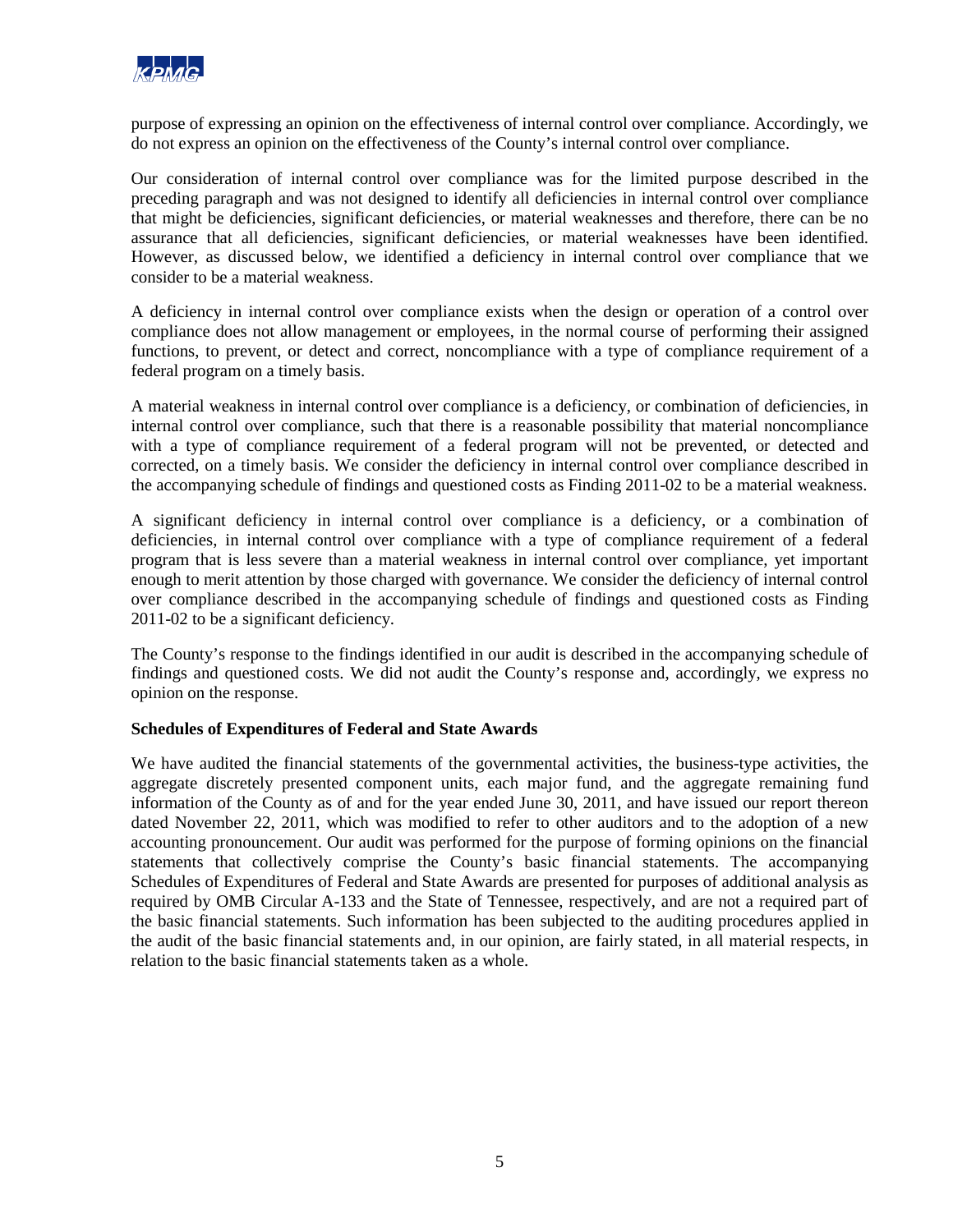

This report is intended solely for the information and use of the audit committee, management, and others within the County, and federal and state awarding agencies and pass-through entities, and is not intended to be and should not be used by anyone other than these specified parties.

KPMG LLP

January 12, 2012, except for the schedules of expenditures of federal and state awards which is as of November 22, 2011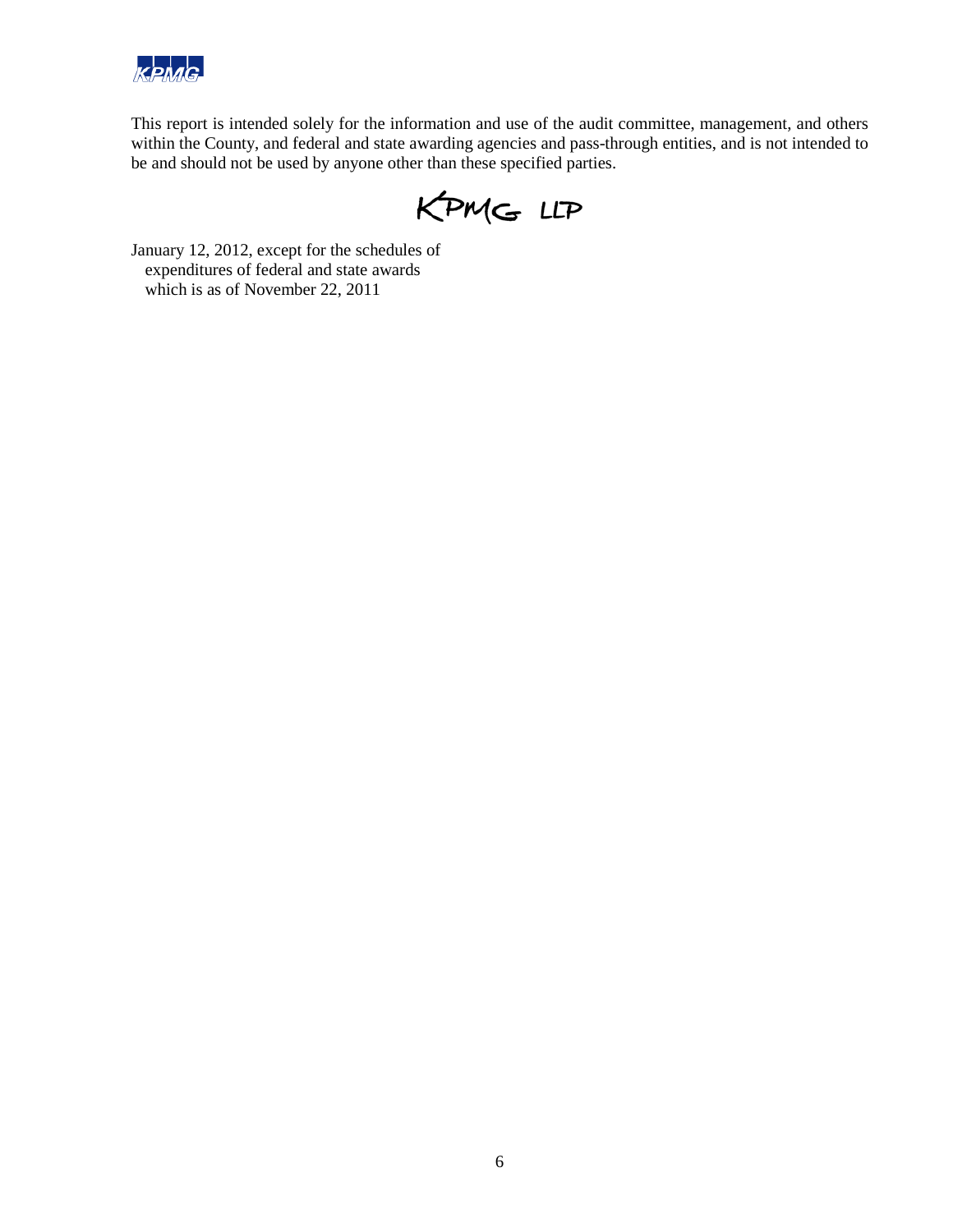| <b>Federal Grantor/Pass-through</b><br><b>Grantor/Program or Cluster Title</b> | Federal<br><b>CFDA</b><br><b>Number</b> | <b>Grant/Pass-Through</b><br><b>Entity Identifying</b><br><b>Number</b> | Federal<br><b>Expenditures</b> |
|--------------------------------------------------------------------------------|-----------------------------------------|-------------------------------------------------------------------------|--------------------------------|
| Knox County, Tennessee (Primary Government):                                   |                                         |                                                                         |                                |
| U.S. Department of Agriculture:                                                |                                         |                                                                         |                                |
| Passed through Tennessee Department of Health:                                 |                                         |                                                                         |                                |
| Special Supplemental Nutrition for Women, Infants and Children Program:        |                                         |                                                                         |                                |
| Women, Infants, and Children (WIC)                                             | 10.557                                  | GG-10-30179-00                                                          | \$<br>1,077,481                |
| Women, Infants, and Children (WIC)                                             | 10.557                                  | GG-09-26592-00                                                          | 290,870                        |
| Total U.S. Department of Agriculture                                           |                                         |                                                                         | 1,368,351                      |
| U.S. Department of Housing and Urban Development Direct Programs:              |                                         |                                                                         |                                |
| CDBG - Entitlement Grants Cluster:                                             |                                         |                                                                         |                                |
| <b>Community Development Block Grant</b>                                       | 14.218                                  | B-09-UC-47-0001                                                         | 989,625                        |
| <b>ARRA-Community Development Block Grant</b>                                  | 14.253                                  | B-09-UY-47-0001                                                         | 34,681                         |
| Total CDBG - Entitlement Grants Cluster                                        |                                         |                                                                         | 1,024,306                      |
| HOME Investment Partnerships Programs                                          | 14.239                                  | M-00-UC-47-0204                                                         | 1,293,023                      |
| Total U.S. Department of Housing and Urban Development                         |                                         |                                                                         | 2,317,329                      |
| U.S. Department of Justice Direct Programs:                                    |                                         |                                                                         |                                |
| Edward Byrne Memorial Justice Assistance Grant Program:                        |                                         |                                                                         |                                |
| Edward Byrne Memorial Formula Grant Program-Drug Court                         | 16.579                                  | 4155                                                                    | 418,149                        |
| Edward Byrne Memorial Justice Assistance Grant                                 | 16.579                                  | 2010-DJ-BX-0769                                                         | 111,145                        |
| Edward Byrne Memorial Justice Assistance Grant                                 | 16.738                                  | 2009-DJ-BX-1324                                                         | 142,728                        |
| Edward Byrne Memorial Justice Assistance Grant                                 | 16.738                                  | 2008-DJ-BX-0453                                                         | 1,005                          |
| Edward Byrne Memorial Justice Assistance Grant                                 | 16.738                                  | 2007-DJ-BX-0485                                                         | 99,418                         |
| Total Edward Byrne Memorial Justice Assistance Grant Program                   |                                         |                                                                         | 772,445                        |
| ARRA-Edward Byrne Memorial Justice Assistance Recovery Program:                |                                         |                                                                         |                                |
| ARRA-Edward Byrne Memorial Justice Assistance Recovery Grant                   | 16.804                                  | 2009-SB-B9-2035                                                         | 277,202                        |
| ARRA-Edward Byrne Memorial Justice Assistance Recovery Grant                   | 16.803                                  | 4232                                                                    | 93,215                         |
| ARRA-Edward Byrne Memorial Justice Assistance Recovery Grant                   | 16.803                                  | 3547                                                                    | 49,612                         |
| ARRA-Edward Byrne Memorial Justice Assistance Recovery Grant                   | 16.803                                  | 3842                                                                    | 99,199                         |
| Total ARRA-Edward Byrne Memorial Justice Assistance Recovery Program           |                                         |                                                                         | 519,228                        |
| Total Edward Byrne Memorial Justice Assistance Grants                          |                                         |                                                                         | 1,291,673                      |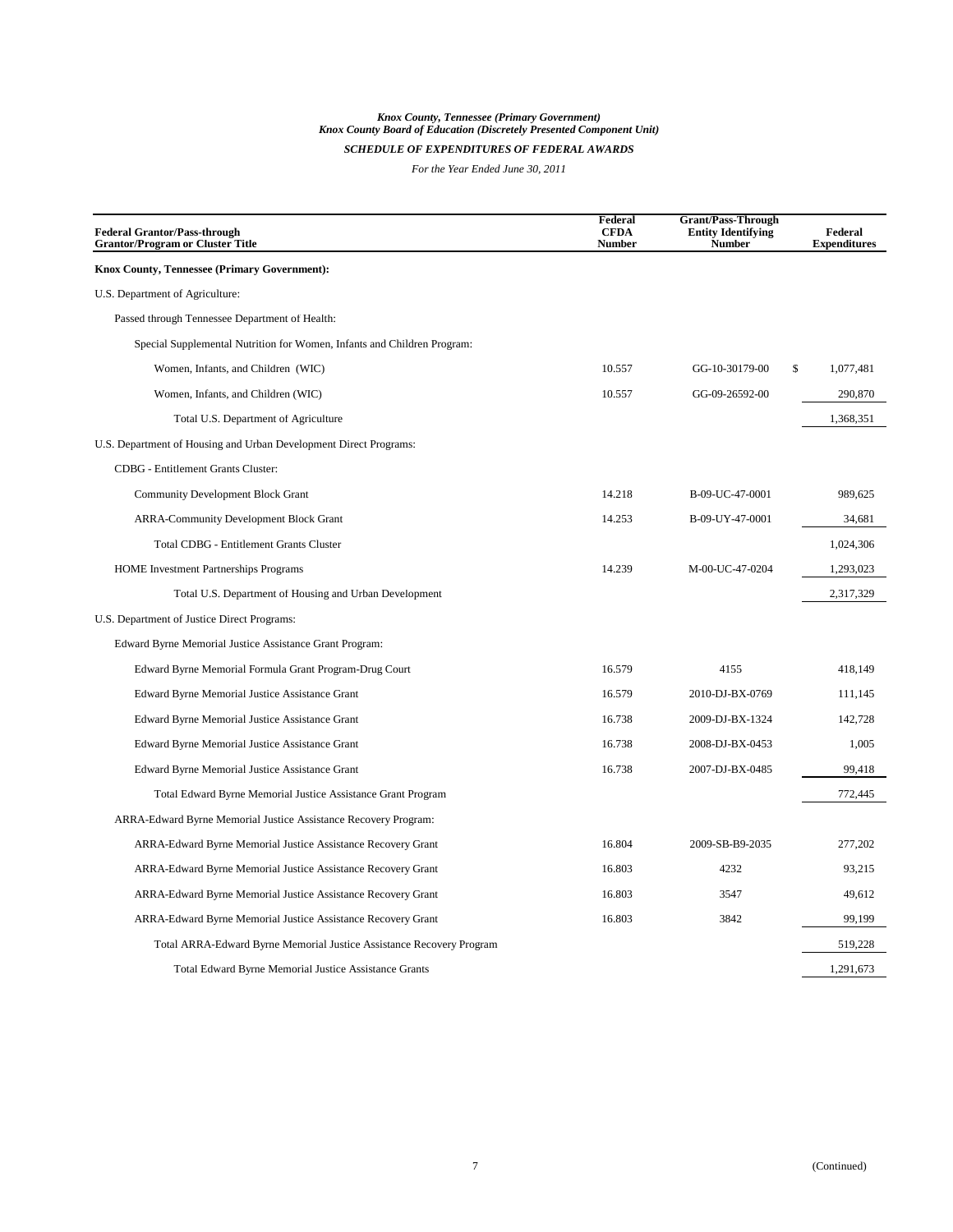| <b>Federal Grantor/Pass-through</b><br><b>Grantor/Program or Cluster Title</b> | Federal<br><b>CFDA</b><br>Number | <b>Grant/Pass-Through</b><br><b>Entity Identifying</b><br><b>Number</b> | Federal<br><b>Expenditures</b> |
|--------------------------------------------------------------------------------|----------------------------------|-------------------------------------------------------------------------|--------------------------------|
| Knox County, Tennessee (Primary Government) (continued):                       |                                  |                                                                         |                                |
| U.S. Department of Justice Direct Programs (continued):                        |                                  |                                                                         |                                |
| Public Safety Partnership and Community Policing Grant Program:                |                                  |                                                                         |                                |
| Federal Bureau of Investigation - Mortgage Fraud                               | 16.302                           | N/A                                                                     | \$<br>4,342                    |
| Federal Bureau of Investigation - Mortgage Fraud                               | 16.302                           | N/A                                                                     | 6,790                          |
| Organized Crime Drug Enforcement Task Forces                                   | 16.710                           | SE-TNE-191H                                                             | 7,244                          |
| Organized Crime Drug Enforcement Task Forces                                   | 16.710                           | SE-TNE-191H                                                             | 3,713                          |
| Safe Streets - FBI Overtime Reimbursement                                      | 16.710                           | 281D-KX-61230                                                           | 14,789                         |
| Total Public Safety Partnership and Community Policing Grant Program           |                                  |                                                                         | 36,878                         |
| <b>Bulletproof Vest</b>                                                        | 16.607                           | N/A                                                                     | 4,616                          |
| National Institute of Justice Cold Case Grant                                  | 16.741                           | 2009-DN-BX-K166                                                         | 171,195                        |
| Coverdell Forensic Science Improvement                                         | 16.742                           | 2010-CD-BX-0084                                                         | 104,636                        |
| Bureau of Justice Assistance Adjudication Pilot Hire Program                   | 16.751                           | 2009-D2-BX-0027                                                         | 84,036                         |
| Total U.S. Department of Justice Direct Programs                               |                                  |                                                                         | 1,693,034                      |
| Passed through the Tennessee Department of Children's Services:                |                                  |                                                                         |                                |
| Juvenile Justice and Delinquency Prevention Program:                           |                                  |                                                                         |                                |
| Public Defender - Commission on Children & Youth                               | 16.540                           | GG-10-30069-00                                                          | 3,347                          |
| Total Juvenile Justice and Delinquency Prevention Program                      |                                  |                                                                         | 3,347                          |
| Juvenile Court Accountability Incentive Grant                                  | 16.523                           | GG-10-30069-00                                                          | 50,087                         |
| Total passed through the Tennessee Department of Children's Services           |                                  |                                                                         | 53,434                         |
| Total U.S. Department of Justice                                               |                                  |                                                                         | 1,746,468                      |
| Institute of Museum and Library Studies                                        |                                  |                                                                         |                                |
| Passed through Tennessee Secretary of State:                                   |                                  |                                                                         |                                |
| <b>Library Services</b>                                                        | 45.310                           | GG-10-30545-00                                                          | 6,902                          |
| Total Institute of Museum and Library Studies                                  |                                  |                                                                         | 6,902                          |
| <b>Environmental Protection Agency Direct Programs:</b>                        |                                  |                                                                         |                                |
| Air Pollution Control Program Support:                                         |                                  |                                                                         |                                |
| Air Pollution Control Section 105                                              | 66.001                           | A-00408310-3                                                            | 239,793                        |
| Air Pollution Control Section 105                                              | 66.001                           | A-00408310-2                                                            | 57,604                         |
| Air Pollution Section 103 Clean Air Monitoring                                 | 66.001                           | PM-96437805-2                                                           | 177,425                        |
| Diesel Retrofit                                                                | 66.001                           | DE-95417609-0                                                           | 18,223                         |
| Total Air Pollution Control Program Support                                    |                                  |                                                                         | 493,045                        |
| <b>Water Quality</b>                                                           | 66.463                           | CP-96455806                                                             | 7,001                          |
| <b>Total Environmental Protection Agency</b>                                   |                                  |                                                                         | 500,046                        |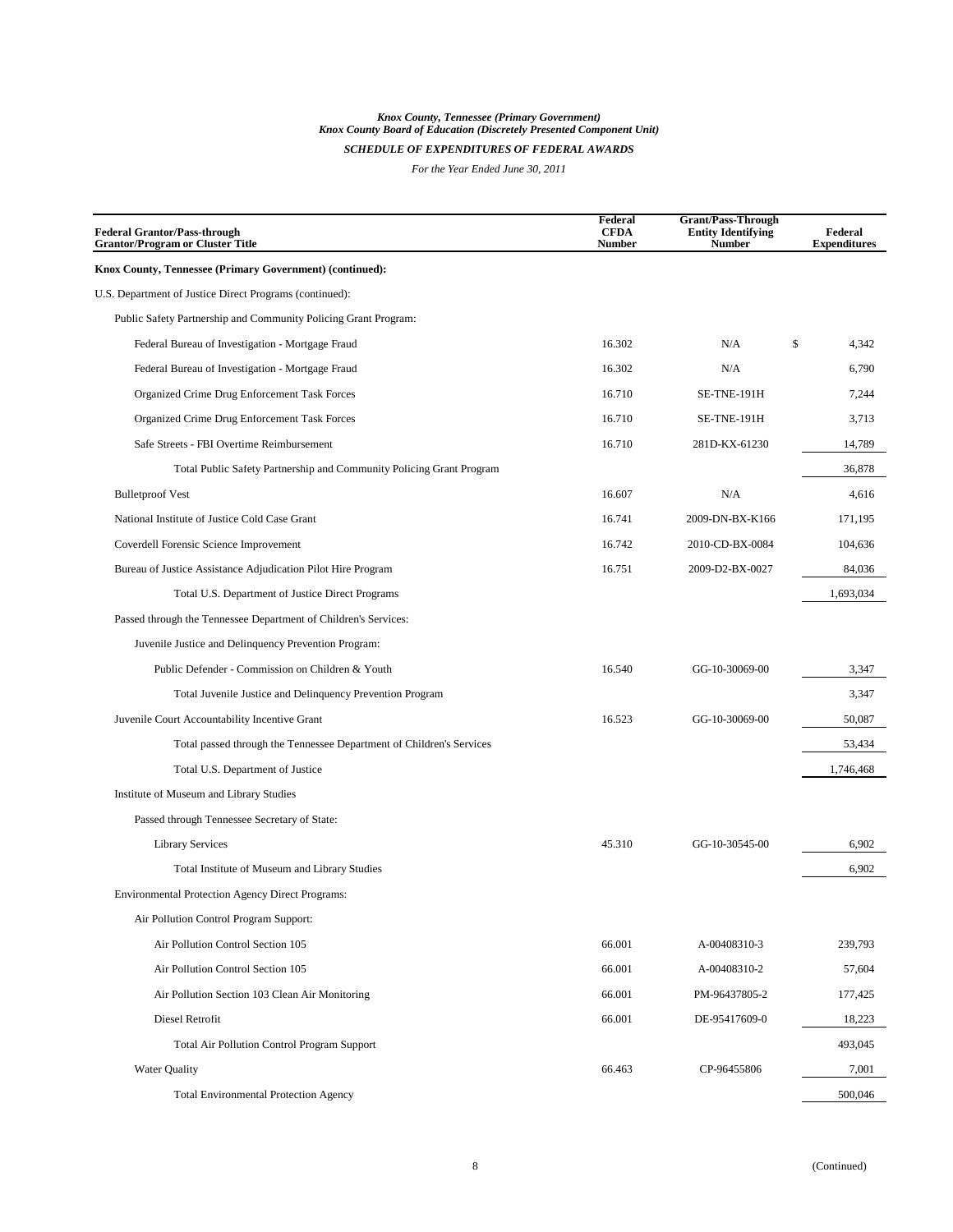| <b>Federal Grantor/Pass-through</b><br><b>Grantor/Program or Cluster Title</b> | Federal<br><b>CFDA</b><br>Number | <b>Grant/Pass-Through</b><br><b>Entity Identifying</b><br><b>Number</b> | Federal<br><b>Expenditures</b> |
|--------------------------------------------------------------------------------|----------------------------------|-------------------------------------------------------------------------|--------------------------------|
| Knox County, Tennessee (Primary Government) (continued):                       |                                  |                                                                         |                                |
| U.S. Department of Energy Direct Programs:                                     |                                  |                                                                         |                                |
| U.S. Department of Energy:                                                     |                                  |                                                                         |                                |
| ARRA - Energy Efficiency and Conservation Block Grant                          | 81.128                           | Award DE-EE0002315 \$                                                   | 2,088,480                      |
| <b>Total Department of Energy Direct Programs</b>                              |                                  |                                                                         | 2,088,480                      |
| U.S. Department of Education:                                                  |                                  |                                                                         |                                |
| Passed through Tennessee Department of State:                                  |                                  |                                                                         |                                |
| <b>ARRA</b> - Project Diabetes                                                 | 84.397                           | GG-11-33993-00                                                          | 160,762                        |
| <b>Total Department of Education</b>                                           |                                  |                                                                         | 160,762                        |
| U.S. Election Assistance Commission:                                           |                                  |                                                                         |                                |
| Passed through Tennessee Department of State:                                  |                                  |                                                                         |                                |
| Help America Vote College Program                                              | 90.400                           | <b>NA</b>                                                               | 20,000                         |
| Help America Vote Act Requirements Payments                                    | 90.401                           | Z-09-217234.00                                                          | 68,800                         |
| Total U.S. Election Assistance Commission:                                     |                                  |                                                                         | 88,800                         |
| U.S. Department of Health and Human Services:                                  |                                  |                                                                         |                                |
| Passed through Tennessee Department of Health:                                 |                                  |                                                                         |                                |
| Tuberculosis Nursing Program:                                                  |                                  |                                                                         |                                |
| <b>Tuberculosis Nursing</b>                                                    | 93.116                           | GG-10-28821-00                                                          | 60,219                         |
| Tuberculosis Nursing - Recovery Act Grant                                      | 93.116                           | GG-10-28821-00                                                          | 201,482                        |
| <b>Total Tuberculosis Nursing Program</b>                                      |                                  |                                                                         | 261,701                        |
| Immunization Grants Program:                                                   |                                  |                                                                         |                                |
| Immunization                                                                   | 93.268                           | GG-11-34918-00                                                          | 105,526                        |
| Immunization                                                                   | 93.268                           | GG-10-31691-00                                                          | 95,398                         |
| <b>Total Immunization Grants Program</b>                                       |                                  |                                                                         | 200,924                        |
| Centers for Disease Control and Prevention Program:                            |                                  |                                                                         |                                |
| <b>Emergency Preparedness Pandemic</b>                                         | 93.283                           | GG-11-33993-00                                                          | 471,622                        |
| <b>Emergency Preparedness Pandemic</b>                                         | 93.283                           | GG-10-16138-00                                                          | 37,469                         |
| <b>Tobacco Prevention</b>                                                      | 93.283                           | GG-11-35271-00                                                          | 14,398                         |
| <b>Tobacco Prevention</b>                                                      | 93.283                           | GG-10-31138-01                                                          | 36,911                         |
| Total Centers for Disease Control and Prevention Program                       |                                  |                                                                         | 560,400                        |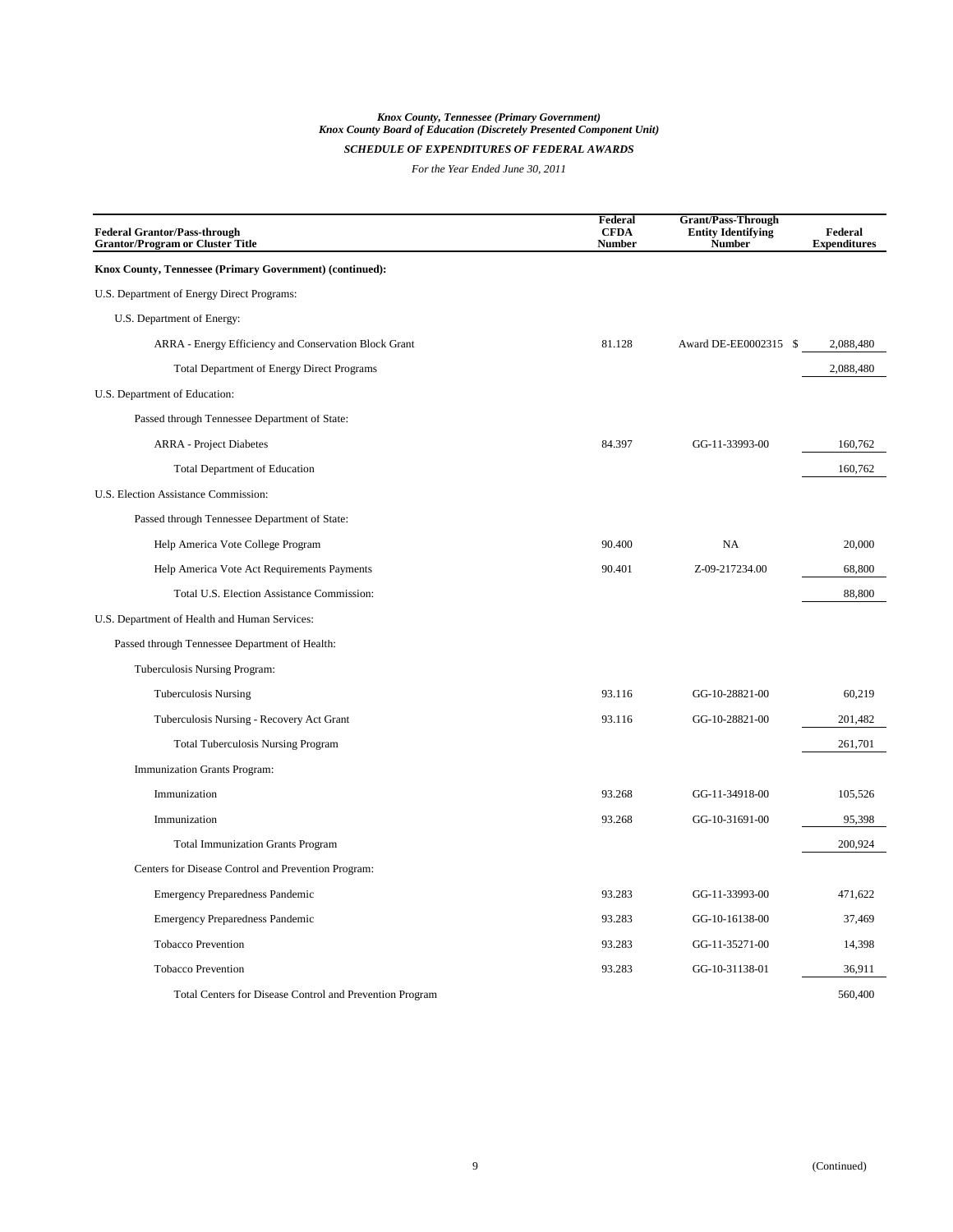| <b>Federal Grantor/Pass-through</b><br><b>Grantor/Program or Cluster Title</b> | Federal<br><b>CFDA</b><br><b>Number</b> | <b>Grant/Pass-Through</b><br><b>Entity Identifying</b><br><b>Number</b> | Federal<br><b>Expenditures</b> |
|--------------------------------------------------------------------------------|-----------------------------------------|-------------------------------------------------------------------------|--------------------------------|
| Knox County, Tennessee (Primary Government) (continued):                       |                                         |                                                                         |                                |
| U.S. Department of Health and Human Services (continued):                      |                                         |                                                                         |                                |
| HIV Care Formula Grant Program:                                                |                                         |                                                                         |                                |
| <b>HIV Centers of Excellence</b>                                               | 93.917                                  | GG-1135263<br>\$                                                        | 84,754                         |
| <b>HIV Centers of Excellence</b>                                               | 93.917                                  | GG-10-33742-00                                                          | 255,843                        |
| Total HIV Care Formula Grant Program                                           |                                         |                                                                         | 340,597                        |
| HIV Prevention Activities Program:                                             |                                         |                                                                         |                                |
| <b>HIV</b> Prevention                                                          | 93.940                                  | GG-11-35266                                                             | 64,038                         |
| <b>HIV</b> Prevention                                                          | 93.940                                  | GG-10-31520-00                                                          | 65,866                         |
| <b>Total HIV Prevention Activities Program</b>                                 |                                         |                                                                         | 129,904                        |
| <b>Infertility Youth Screening Projects:</b>                                   |                                         |                                                                         |                                |
| <b>Infertility Youth Screening Project</b>                                     | 93.977                                  | GG-11-34723-00                                                          | 35,670                         |
| <b>Infertility Youth Screening Project</b>                                     | 93.977                                  | GG-10-30756-00                                                          | 30,227                         |
| <b>Total Infertility Youth Screening Projects</b>                              |                                         |                                                                         | 65,897                         |
| Preventive Health Services-Sexually Transmitted Disease Control Grants:        |                                         |                                                                         |                                |
| <b>Sexually Transmitted Disease</b>                                            | 93.977                                  | GG-10-31520-00                                                          | 66,048                         |
| <b>Sexually Transmitted Disease</b>                                            | 93.977                                  | GG-09-28498-00                                                          | 68,252                         |
| Total Preventive Health Services-Sexually Transmitted Disease Control Grants   |                                         |                                                                         | 134,300                        |
| Maternal and Child Health Services Grants:                                     |                                         |                                                                         |                                |
| Children's Special Services                                                    | 93.994                                  | GG-11-33371-00                                                          | 70,257                         |
| <b>Family Planning Services</b>                                                | 93.994                                  | GU-10-30470-00                                                          | 306,300                        |
| Total Maternal and Child Health Services Grants                                |                                         |                                                                         | 376,557                        |
| Preventative Health and Health Services Block Grant:                           |                                         |                                                                         |                                |
| Rape Prevention                                                                | 93.136                                  | GG-11-34017-00                                                          | 20,180                         |
| Rape Prevention                                                                | 93.136                                  | GG-10-29156-00                                                          | 9,248                          |
| Total Preventative Health and Health Services Block Grant                      |                                         |                                                                         | 29,428                         |
| PSST Project - Teen Pregnancy                                                  | 93.297                                  | TPIAH000008-01-00                                                       | 134,596                        |
| Family Planning Services                                                       | 93.217                                  | GU-10-30470-00                                                          | 340,600                        |
| <b>Breast and Cervical Cancer</b>                                              | 93.919                                  | GG-11-33361-00                                                          | 56,500                         |
| <b>Health Promotion</b>                                                        | 93.991                                  | GG-10-29771-00                                                          | 61,500                         |
| Total passed through Tennessee Department of Health                            |                                         |                                                                         | 2,692,904                      |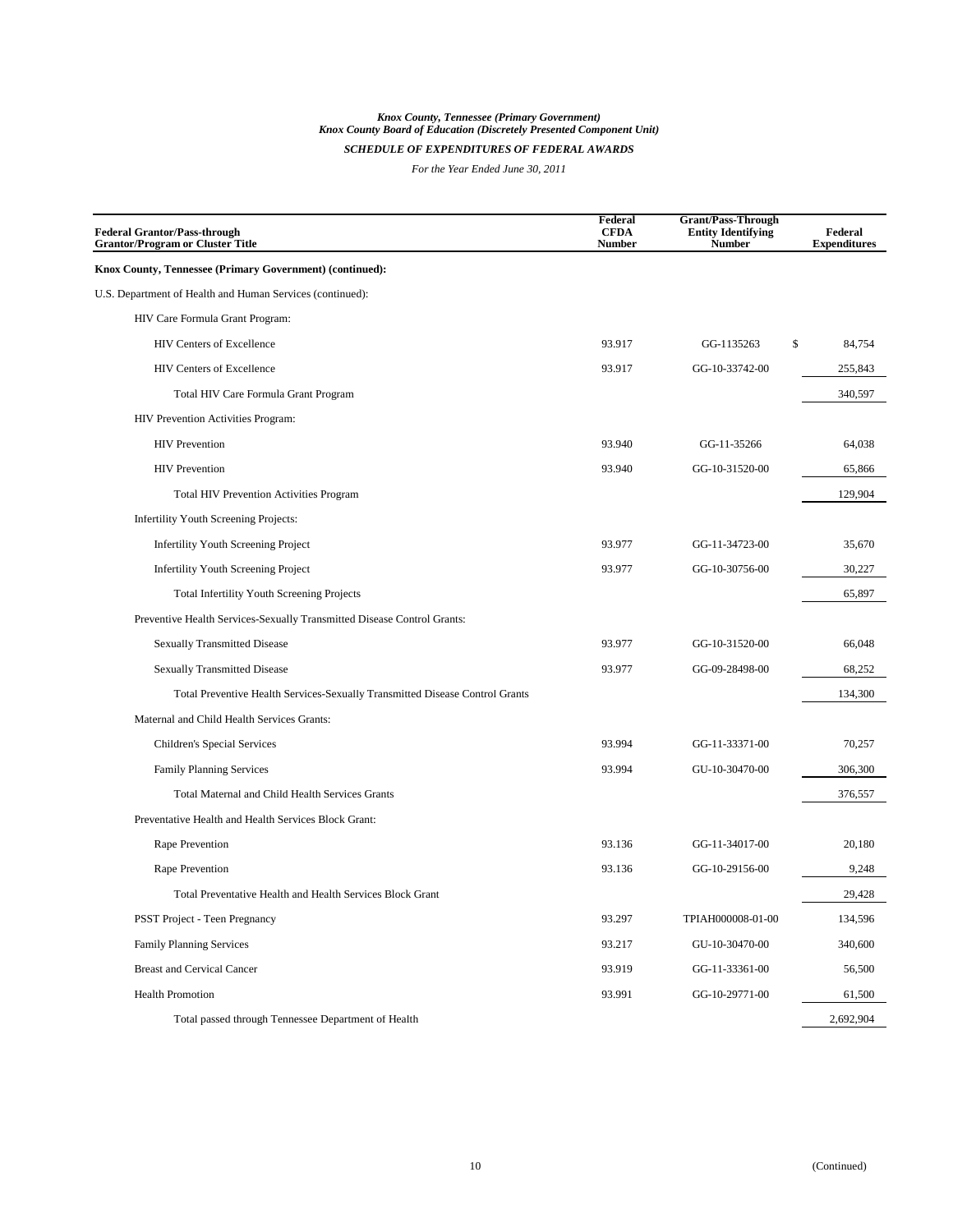| <b>Federal Grantor/Pass-through</b><br><b>Grantor/Program or Cluster Title</b> | Federal<br><b>CFDA</b><br><b>Number</b> | <b>Grant/Pass-Through</b><br><b>Entity Identifying</b><br><b>Number</b> | Federal<br><b>Expenditures</b> |
|--------------------------------------------------------------------------------|-----------------------------------------|-------------------------------------------------------------------------|--------------------------------|
| Knox County, Tennessee (Primary Government) (continued):                       |                                         |                                                                         |                                |
| U.S. Department of Health and Human Services (continued):                      |                                         |                                                                         |                                |
| Passed through Tennessee Department of Human Services:                         |                                         |                                                                         |                                |
| <b>Local Medical Reserve Corps</b>                                             | 93.008                                  | 6 MRCSG061001-03<br>\$                                                  | 690                            |
| Child Support Enforcement IV-D                                                 | 93.563                                  | GG-11-32079-00                                                          | 270,867                        |
| Total U.S. Department of Health and Human Services                             |                                         |                                                                         | 2,964,461                      |
| U.S. Federal Emergency Management Agency:                                      |                                         |                                                                         |                                |
| Passed through Tennessee Emergency Management Agency:                          |                                         |                                                                         |                                |
| TEMA Stormwater Management                                                     | 97.039                                  | HMGP-1821-003                                                           | 9,325                          |
| FEMA Fire Investigation Grant                                                  | 97.044                                  | 2009-M8-0001GF                                                          | 49,096                         |
| Total passed through Tennessee Emergency Management Agency                     |                                         |                                                                         | 58,421                         |
| Total U. S. Federal Emergency Management Agency                                |                                         |                                                                         | 58,421                         |
| U.S. Department of Homeland Security:                                          |                                         |                                                                         |                                |
| Passed through Tennessee Department of Military:                               |                                         |                                                                         |                                |
| Homeland Security Grant Program:                                               |                                         |                                                                         |                                |
| Homeland Security 2007                                                         | 97.067                                  | GG-08-24520-00                                                          | 36,982                         |
| Homeland Security 2008                                                         | 97.067                                  | GG-3958                                                                 | 466,738                        |
| Homeland Security 2009                                                         | 97.067                                  | GG-10-30184                                                             | 417,668                        |
| <b>Total Homeland Security Grant Program</b>                                   |                                         |                                                                         | 921,388                        |
| Total U.S. Department of Homeland Security                                     |                                         |                                                                         | 921,388                        |
| Office of National Drug Control Policy:                                        |                                         |                                                                         |                                |
| Passed through Laurel County, Kentucky:                                        |                                         |                                                                         |                                |
| High Intensity Drug Trafficking Areas                                          | 95.001                                  | G-09-AP0001A                                                            | 17,870                         |
| High Intensity Drug Trafficking Areas                                          | 95.001                                  | I8PAPP501Z                                                              | 19,738                         |
| Total Office of National Drug Control Policy                                   |                                         |                                                                         | 37,608                         |
| Total Federal Financial Assistance-Knox County Primary Government              |                                         |                                                                         | 12,259,016                     |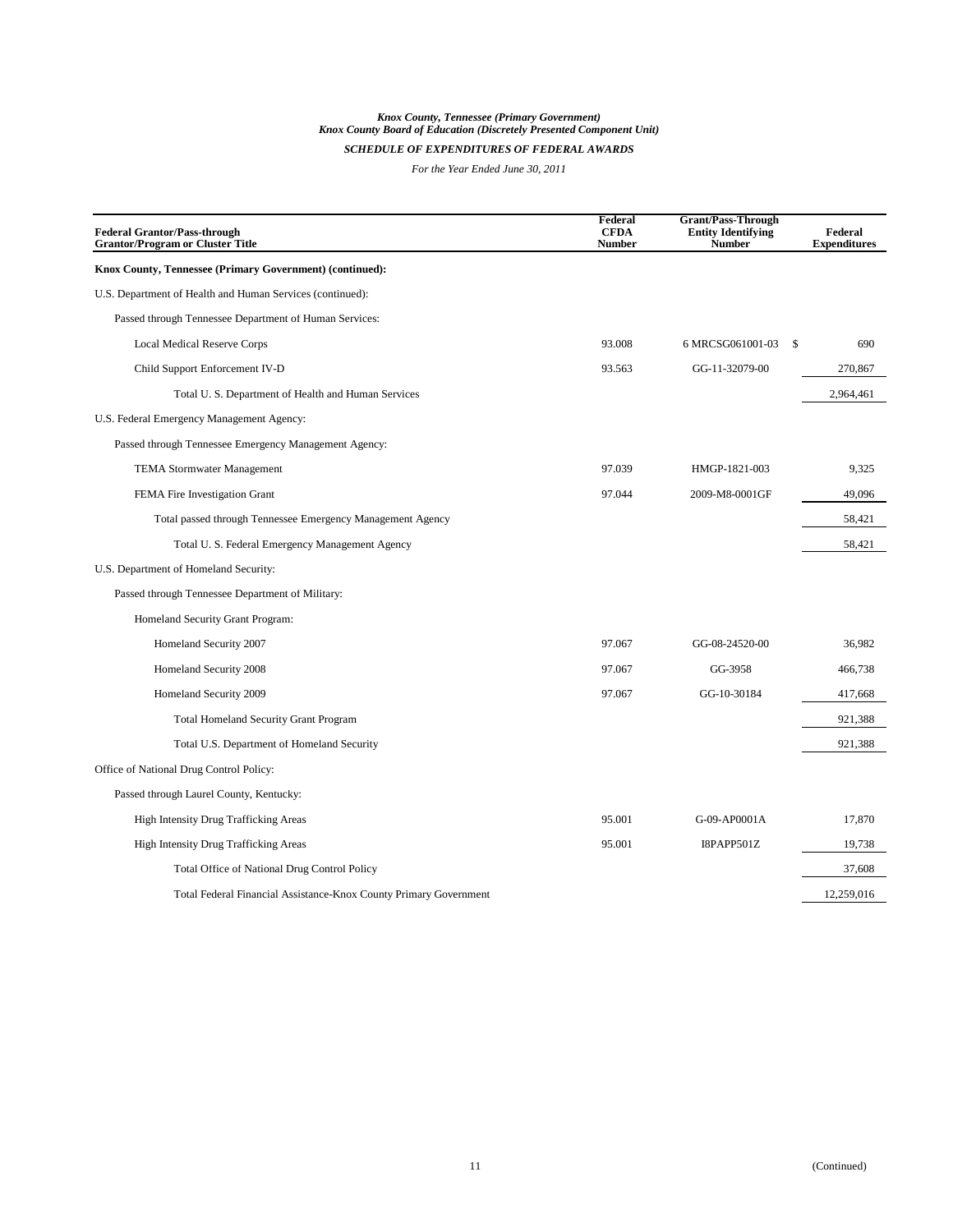| <b>Federal Grantor/Pass-through</b><br><b>Grantor/Program or Cluster Title</b> | Federal<br><b>CFDA</b><br><b>Number</b> | <b>Grant/Pass-Through</b><br><b>Entity Identifying</b><br><b>Number</b> | Federal<br><b>Expenditures</b> |
|--------------------------------------------------------------------------------|-----------------------------------------|-------------------------------------------------------------------------|--------------------------------|
| Knox County Board of Education (Component Unit):                               |                                         |                                                                         |                                |
| U.S. Department of Agriculture :                                               |                                         |                                                                         |                                |
| Passed through Tennessee Department of Agriculture:                            |                                         |                                                                         |                                |
| <b>Child Nutrition Cluster:</b>                                                |                                         |                                                                         |                                |
| USDA School Breakfast Program                                                  | 10.553                                  | 2011<br>S                                                               | 3,420,320                      |
| USDA School Lunch Program                                                      | 10.555                                  | 2011                                                                    | 11,118,670                     |
| <b>Total Child Nutrition Cluster</b>                                           |                                         |                                                                         | 14,538,990                     |
| Total U.S. Department of Agriculture                                           |                                         |                                                                         | 14,538,990                     |
| U.S. Department of Labor:                                                      |                                         |                                                                         |                                |
| Passed through Tennessee Department of Labor and Workforce Development:        |                                         |                                                                         |                                |
| <b>Adult Education Program:</b>                                                |                                         |                                                                         |                                |
| <b>Adult Education Dislocated Worker</b>                                       | 17.260                                  | Z-09-219703-00                                                          | 35,625                         |
| CTE Benchmark                                                                  | 17.267                                  | MOU                                                                     | 2,000                          |
| <b>GED Testing Center</b>                                                      | 17.260                                  | Z-10-222139                                                             | 754                            |
| Total passed through Tennessee Department of Labor and Workforce Development   |                                         |                                                                         | 38,379                         |
| Total U.S. Department of Labor                                                 |                                         |                                                                         | 38,379                         |
| U.S. Department of Transportation:                                             |                                         |                                                                         |                                |
| STEM Education for Teachers - Federal Highway Administration                   | 20.200                                  | DTFH61-08-G-00020                                                       | 110,028                        |
| Total U.S. Department of Transportation                                        |                                         |                                                                         | 110,028                        |
| U.S. Department of Education:                                                  |                                         |                                                                         |                                |
| Passed through National Institute of Excellence Teaching:                      |                                         |                                                                         |                                |
| ARRA - NIET Teacher Incentive Fund                                             | 84.374A                                 | 2011                                                                    | 247,100                        |
| Total passed through National Institute of Excellence Teaching                 |                                         |                                                                         | 247,100                        |
| Passed through Tennessee Arts Commission:                                      |                                         |                                                                         |                                |
| Arts 360 Grant                                                                 | 84.351D                                 | GG-1133286                                                              | 140,627                        |
| Total passed through Tennessee Arts Commission                                 |                                         |                                                                         | 140,627                        |
| Passed through Tennessee Department of Labor and Workforce Development         |                                         |                                                                         |                                |
| <b>Adult Education Program:</b>                                                |                                         |                                                                         |                                |
| <b>Adult Basic Education</b>                                                   | 84.002                                  | Z-10-218525-00                                                          | 285,310                        |
| <b>English Literacy and Civics</b>                                             | 84.002                                  | P07026                                                                  | 44,028                         |
| Total passed through Tennessee Department of Labor and Workforce Development   |                                         |                                                                         | 329,338                        |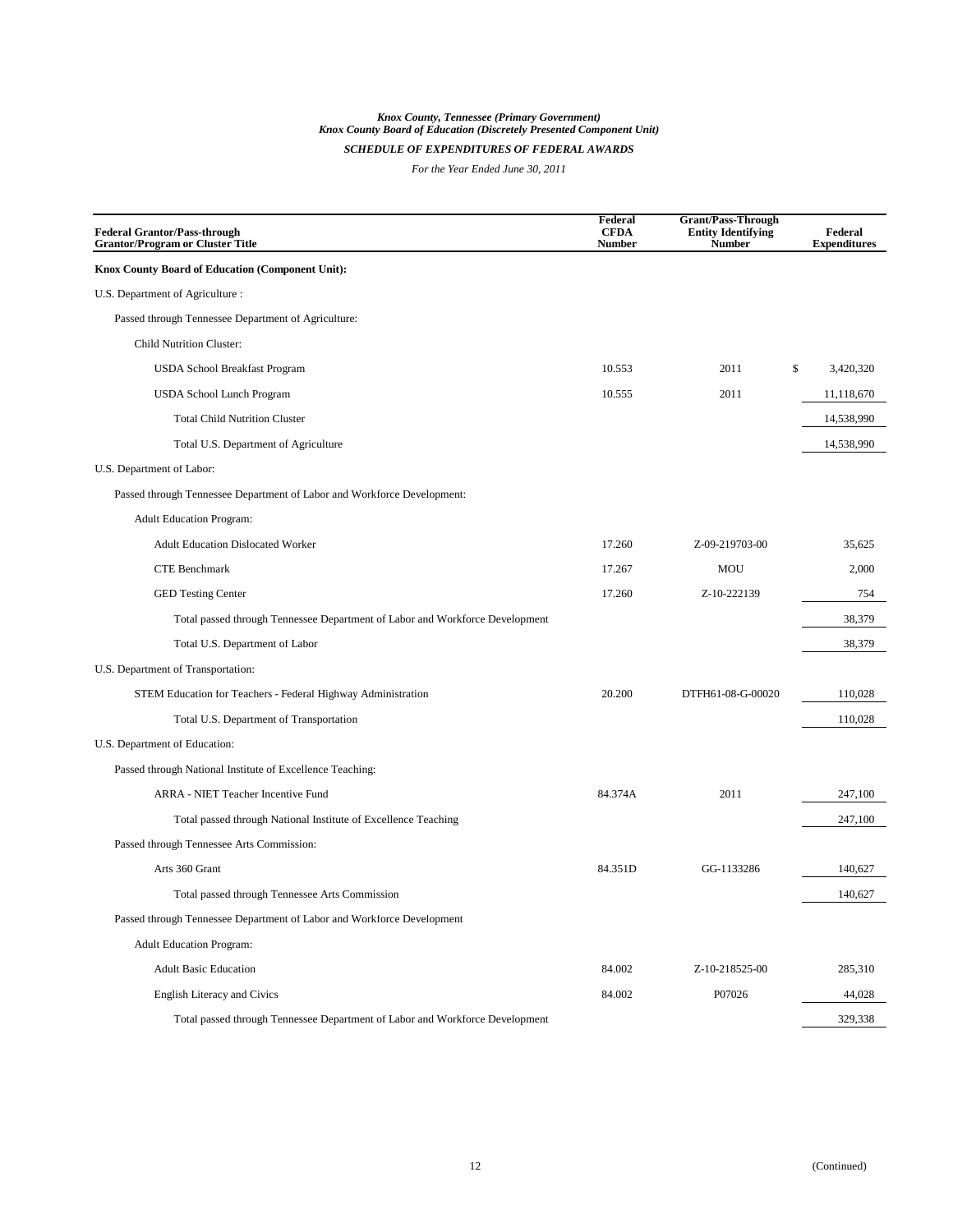| <b>Federal Grantor/Pass-through</b><br><b>Grantor/Program or Cluster Title</b> | Federal<br><b>CFDA</b><br><b>Number</b> | <b>Grant/Pass-Through</b><br><b>Entity Identifying</b><br><b>Number</b> | Federal<br><b>Expenditures</b> |
|--------------------------------------------------------------------------------|-----------------------------------------|-------------------------------------------------------------------------|--------------------------------|
| Knox County Board of Education (Component Unit) (continued):                   |                                         |                                                                         |                                |
| U.S. Department of Education (continued):                                      |                                         |                                                                         |                                |
| Passed through Tennessee Department of Education:                              |                                         |                                                                         |                                |
| Title I Program Cluster:                                                       |                                         |                                                                         |                                |
| Title I                                                                        | 84.010A                                 | 2011                                                                    | \$<br>14,677,202               |
| ARRA - Title I                                                                 | 84.389                                  | 2010                                                                    | 4,327,900                      |
| ARRA - Title I - School Improvement - High School Redesign                     | 84.389                                  | 2009                                                                    | 247,728                        |
| Total Title I Part A Program Cluster:                                          |                                         |                                                                         | 19,252,830                     |
| Special Education (IDEA) Cluster:                                              |                                         |                                                                         |                                |
| Individuals with Disabilities Education Act Part B:                            |                                         |                                                                         |                                |
| Individuals with Disabilities Education Act Part B                             | 84.027A                                 | 2009.21                                                                 | 176,737                        |
| Individuals with Disabilities Education Act Part B                             | 84.027A                                 | 2010.21                                                                 | 860,275                        |
| Individuals with Disabilities Education Act Part B                             | 84.027A                                 | 2011                                                                    | 8,409,671                      |
| <b>IDEA</b> Training Inclusion Technology                                      | 84.027A                                 | 2011                                                                    | 80,433                         |
| Total Individuals with Disabilities Education Act Part B                       |                                         |                                                                         | 9,527,116                      |
| ARRA-Individuals with Disabilities Education Act Part B                        | 84.391A                                 | 2010                                                                    | 5,729,301                      |
| Preschool Program:                                                             |                                         |                                                                         |                                |
| Preschool                                                                      | 84.173A                                 | 2010.21                                                                 | 10,844                         |
| Preschool                                                                      | 84.173A                                 | 2011.01                                                                 | 295,588                        |
| <b>Total Preschool Program</b>                                                 |                                         |                                                                         | 306,432                        |
| ARRA-Preschool                                                                 | 84.392A                                 | 2010                                                                    | 113,516                        |
| Total Special Education (IDEA) Cluster                                         |                                         |                                                                         | 15,676,365                     |
| Career and Technical Education Program:                                        |                                         |                                                                         |                                |
| Carl Perkins                                                                   | 84.048A                                 | 2010-2011                                                               | 887,746                        |
| Total Career and Technical Education Program                                   |                                         |                                                                         | 887,746                        |
| Reading First Program:                                                         |                                         |                                                                         |                                |
| Title I Part B - Reading First                                                 | 84.357                                  | <b>FY09</b>                                                             | 33,918                         |
| <b>Total Reading First Program</b>                                             |                                         |                                                                         | 33,918                         |
| Safe and Drug-Free Schools and Communities Program:                            |                                         |                                                                         |                                |
| Title IV                                                                       | 84.186A                                 | 2010                                                                    | 63,420                         |
| Total Safe and Drug-Free Schools and Communities Program                       |                                         |                                                                         | 63,420                         |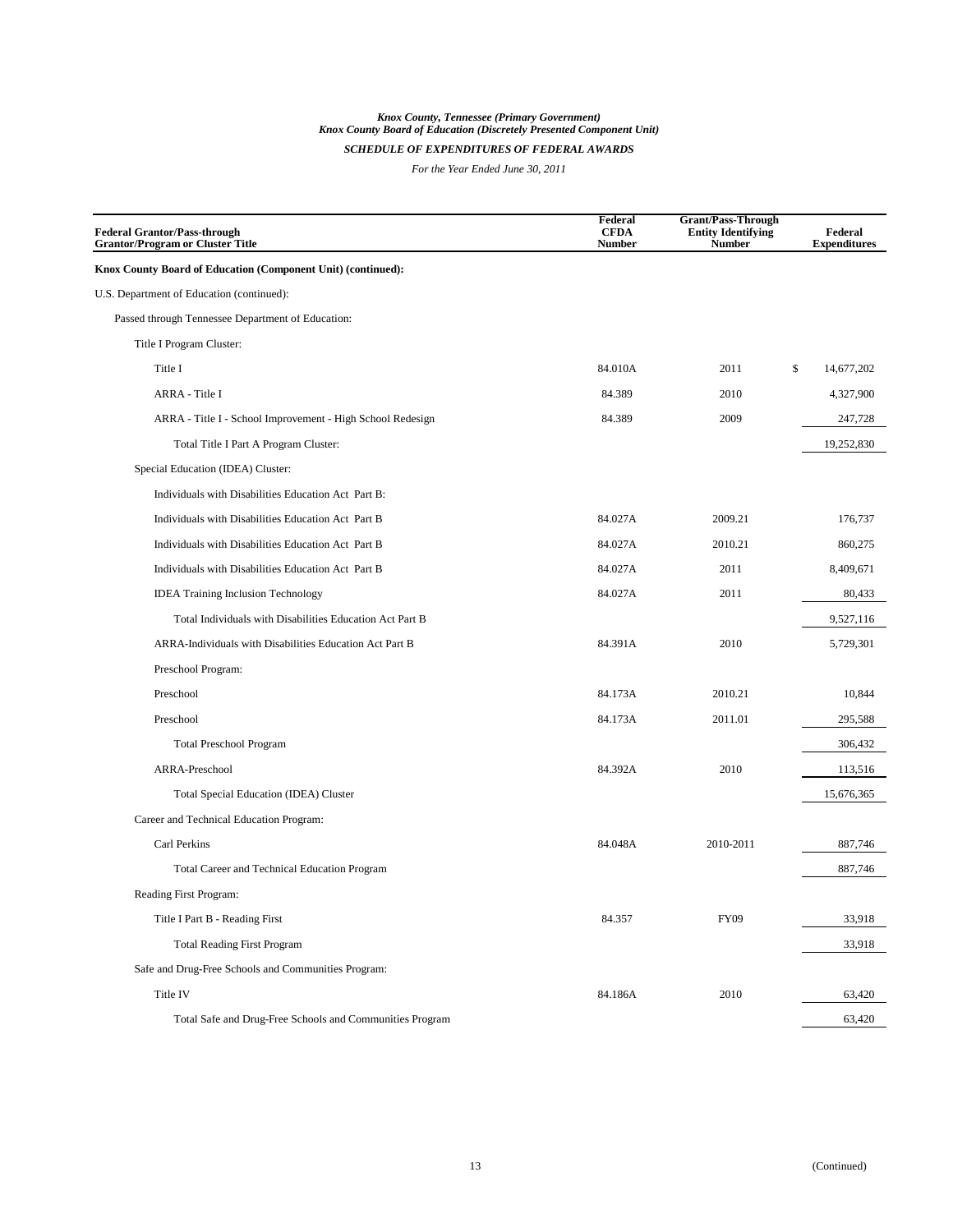| <b>Federal Grantor/Pass-through</b><br><b>Grantor/Program or Cluster Title</b> | Federal<br><b>CFDA</b><br><b>Number</b> | <b>Grant/Pass-Through</b><br><b>Entity Identifying</b><br><b>Number</b> | Federal<br><b>Expenditures</b> |
|--------------------------------------------------------------------------------|-----------------------------------------|-------------------------------------------------------------------------|--------------------------------|
| Knox County Board of Education (Component Unit) (continued):                   |                                         |                                                                         |                                |
| U.S. Department of Education (continued):                                      |                                         |                                                                         |                                |
| <b>Education Technology Programs:</b>                                          |                                         |                                                                         |                                |
| Title II Part D                                                                | 84.318X                                 | 2011                                                                    | \$<br>137,818                  |
| ARRA - Title II Part D                                                         | 84.386                                  | 2010                                                                    | 125,789                        |
| <b>Total Education Technology Programs</b>                                     |                                         |                                                                         | 263,607                        |
| Education for Homeless Children and Youth Programs:                            |                                         |                                                                         |                                |
| <b>Homeless Education</b>                                                      | 84.196A                                 | $001 - 11 - 1 - 010$                                                    | 102,070                        |
| Total Education for Homeless Children and Youth Programs                       |                                         |                                                                         | 102,070                        |
| English Language Acquisition Grants Program:                                   |                                         |                                                                         |                                |
| Title III                                                                      | 84.365A                                 | 2011                                                                    | 207,562                        |
| Title III - Immigrant                                                          | 84.365A                                 | 2011                                                                    | 14,783                         |
| <b>English Language Acquisition Grant</b>                                      | 84.365A                                 | 2009                                                                    | 4,055                          |
| Total English Language Acquisition Grants Program                              |                                         |                                                                         | 226,400                        |
| Project Serve Program                                                          | 84.184S                                 | 2011                                                                    | 31,468                         |
| 21st Century                                                                   | 84.287C                                 | 2011                                                                    | 380,774                        |
| Title I - Early Reading First                                                  | 84.410                                  | 2011                                                                    | 812,114                        |
| <b>State Teacher Incentive Fund</b>                                            | 84.374                                  | 2011                                                                    | 45,412                         |
| ARRA - School Improvement Grant                                                | 84.388A                                 | 2011                                                                    | 771,687                        |
| ARRA - Race-to-the-Top Incentive Grants:                                       |                                         |                                                                         |                                |
| <b>ARRA - Focus Schools</b>                                                    | 84.395A                                 | 2011                                                                    | 42,540                         |
| ARRA - Stem Academy Battelle                                                   | 84.395                                  | 280740                                                                  | 553,325                        |
| <b>ARRA - RTT Renewal Schools</b>                                              | 84.395                                  | 2011                                                                    | 10,093                         |
| ARRA - First to the Top                                                        | 84.395                                  | 2011                                                                    | 1,014,932                      |
| ARRA - Teacher Principal Evaluation                                            | 84.395                                  | 2011                                                                    | 4,507                          |
| <b>ARRA - RVAS</b>                                                             | 84.395                                  | 2011                                                                    | 11,242                         |
| ARRA - Title I Part B - Reading First                                          | 84.395                                  | 2011                                                                    | 75,989                         |
| Total ARRA - Race-to-the-Top Incentive Grants                                  |                                         |                                                                         | 1,712,628                      |
| Improving Teacher Quality Title II - Part A                                    | 84.367A                                 | 2011                                                                    | 3,006,259                      |
| Title I Part B - Reading First                                                 | 84.359B                                 | <b>FY09</b>                                                             | 341,186                        |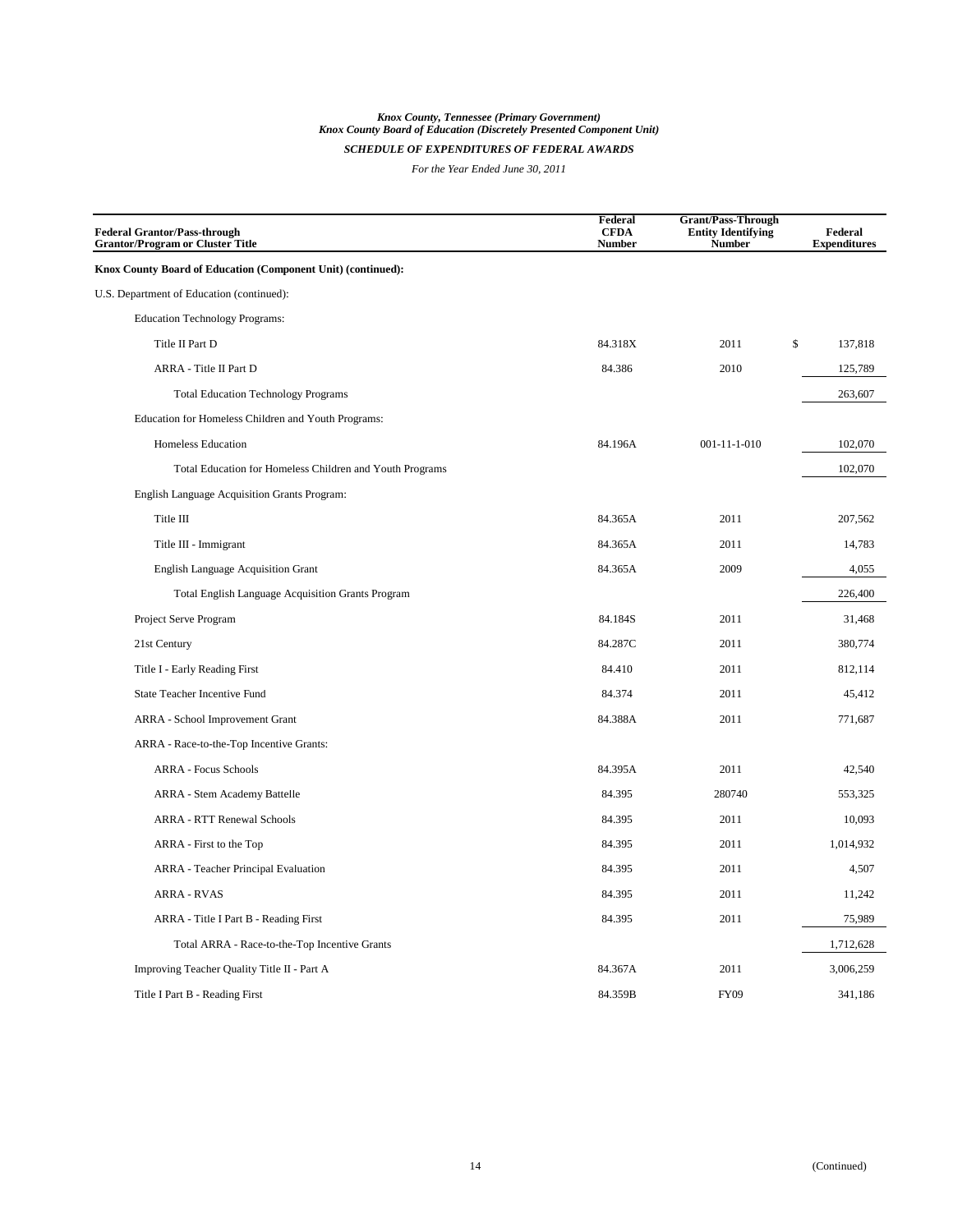#### *Knox County, Tennessee (Primary Government) Knox County Board of Education (Discretely Presented Component Unit) SCHEDULE OF EXPENDITURES OF FEDERAL AWARDS*

*For the Year Ended June 30, 2011*

| <b>Federal Grantor/Pass-through</b><br><b>Grantor/Program or Cluster Title</b>    | Federal<br><b>CFDA</b><br>Number | <b>Grant/Pass-Through</b><br><b>Entity Identifying</b><br><b>Number</b> | Federal<br><b>Expenditures</b> |
|-----------------------------------------------------------------------------------|----------------------------------|-------------------------------------------------------------------------|--------------------------------|
| Knox County Board of Education (Component Unit) (continued):                      |                                  |                                                                         |                                |
| U.S. Department of Education (continued):                                         |                                  |                                                                         |                                |
| State Fiscal Stabilization Fund Cluster:                                          |                                  |                                                                         |                                |
| ARRA-State Fiscal Stabilization Fund Education State Grants Program               | 84.394                           | 2011                                                                    | \$<br>8,955,329                |
| ARRA-State Fiscal Stabilization Fund Government State Grants Program:             |                                  |                                                                         |                                |
| <b>ARRA</b> - Family Resource Center                                              | 84.397                           | 2011                                                                    | 33,300                         |
| ARRA - Tech Access/ConnecTen                                                      | 84.397                           | 2011                                                                    | 163,282                        |
| ARRA - Safe Schools Act                                                           | 84.397                           | 2011                                                                    | 163,399                        |
| ARRA - Coordinated School Health                                                  | 84.397                           | 2011                                                                    | 185,000                        |
| Total ARRA-State Fiscal Stabilization Fund Government Services Program            |                                  |                                                                         | 544,981                        |
| <b>Total State Fiscal Stabilization Fund Cluster</b>                              |                                  |                                                                         | 9,500,310                      |
| Total passed through Tennessee Department of Education                            |                                  |                                                                         | 53,108,194                     |
| Passed through Tennessee Department of Human Services:                            |                                  |                                                                         |                                |
| Case Manager                                                                      | 84.126                           | GG-08-22112-03                                                          | 20,704                         |
| Total passed through Tennessee Department of Human Services                       |                                  |                                                                         | 20,704                         |
| Total U.S. Department of Education                                                |                                  |                                                                         | 53,845,963                     |
| U.S. Department of Health and Human Services:                                     |                                  |                                                                         |                                |
| Passed through Tennessee Department of Health:                                    |                                  |                                                                         |                                |
| <b>SNAP</b>                                                                       | 93.714                           | 2011                                                                    | 368,485                        |
| Total passed through Tennessee Department of Health                               |                                  |                                                                         | 368,485                        |
| Total Federal Financial Assistance--Knox County Board of Education Component Unit |                                  |                                                                         | 68,901,845                     |
| <b>Total Federal Financial Assistance</b>                                         |                                  |                                                                         | 81,160,861<br>S                |

The accompanying notes are an integral part of the schedule.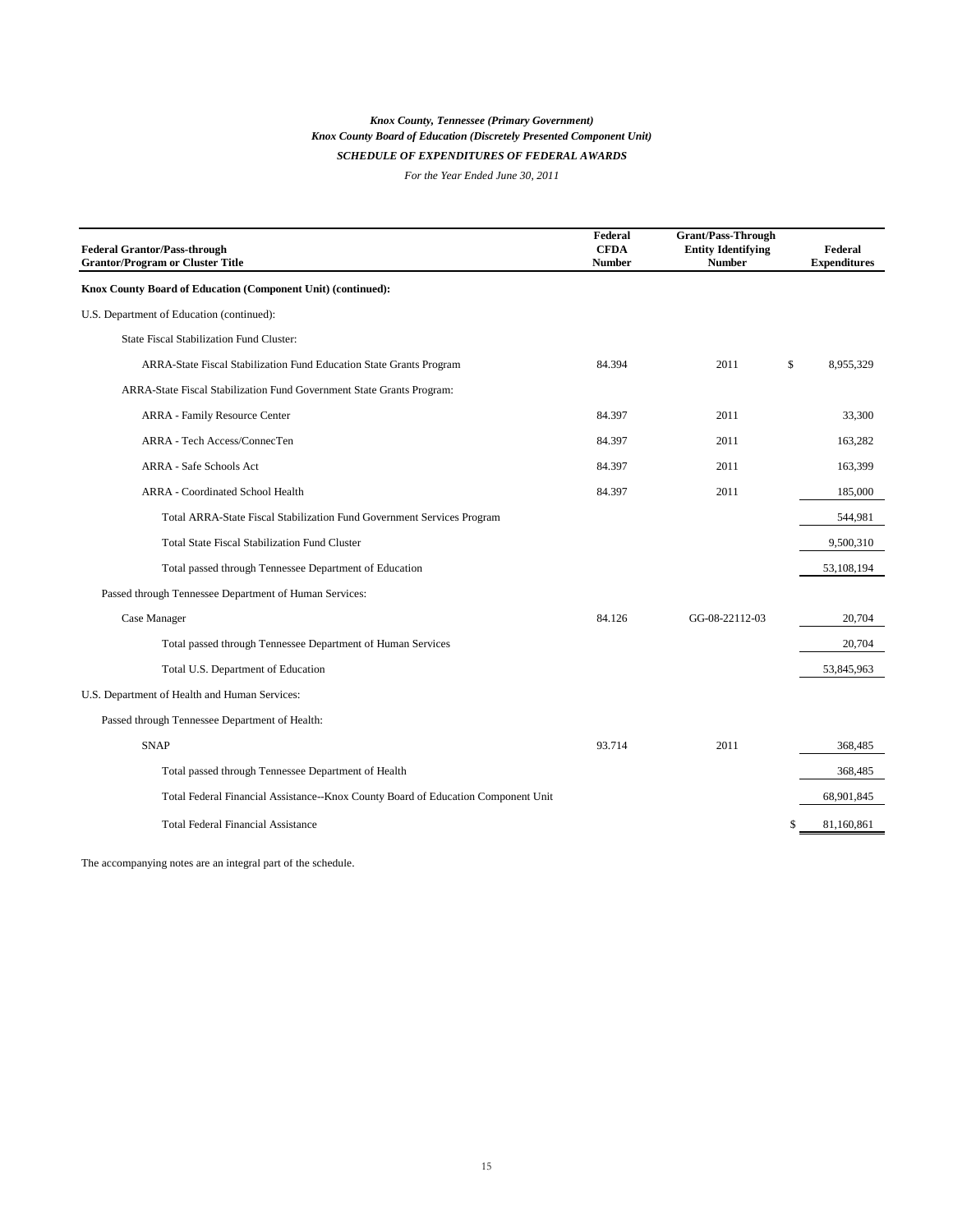# *Knox County, Tennessee (Primary Government) and Knox County Board of Education (Discretely Presented Component Unit)*

# *SCHEDULE OF EXPENDITURES OF STATE AWARDS*

| <b>Program Title</b>                                | Identifying<br><b>Number</b> | <b>State</b><br><b>Expenditures</b> |
|-----------------------------------------------------|------------------------------|-------------------------------------|
| <b>Knox County, Tennessee (Primary Government):</b> |                              |                                     |
| Tennessee Department of Corrections:                |                              |                                     |
| Community Corrections (CAPP)                        | GG-11-32083-01               | \$<br>661,640                       |
| <b>Total Tennessee Department of Corrections</b>    |                              | 661,640                             |
| Tennessee Commission on Children and Youth:         |                              |                                     |
| Children Services - Youth Officer                   | GG-10-29763-00               | 9,000                               |
| Total Tennessee Commission on Children and Youth    |                              | 9,000                               |
| Tennessee Secretary of State:                       |                              |                                     |
| <b>General Library Services</b>                     | GG-11-34076                  | 91,000                              |
| <b>Total Tennessee Department of State</b>          |                              | 91,000                              |
| Tennessee Environment and Conservation:             |                              |                                     |
| Waste Tire                                          | Z-03-011371-05               | 373,388                             |
| <b>Total Tennessee Environment and Conservation</b> |                              | 373,388                             |
| Tennessee Department of Health:                     |                              |                                     |
| <b>Tuberculosis Nursing</b>                         | GG-10-28821-00               | 37,407                              |
| Immunization                                        | GG-11-34918-00               | 48,880                              |
| Immunization                                        | GG-09-27893-00               | 44,189                              |
| <b>Sexual Transmitted Disease</b>                   | GG-11-35266-00               | 13,186                              |
| <b>Sexual Transmitted Disease</b>                   | GG-10-31520-00               | 13,839                              |
| <b>Family Planning</b>                              | GU-10-30470-00               | 40,400                              |
| Oral Health                                         | GG-11-33746-01               | 232,808                             |
| <b>Adolescent Pregnancy</b>                         | GG-10-29670-01               | 27,961                              |
| <b>EPSDT</b> Tenndercare                            | GG-11-32877-00               | 313,053                             |
| Children's Special Services                         | GG-11-33371-00               | 58,400                              |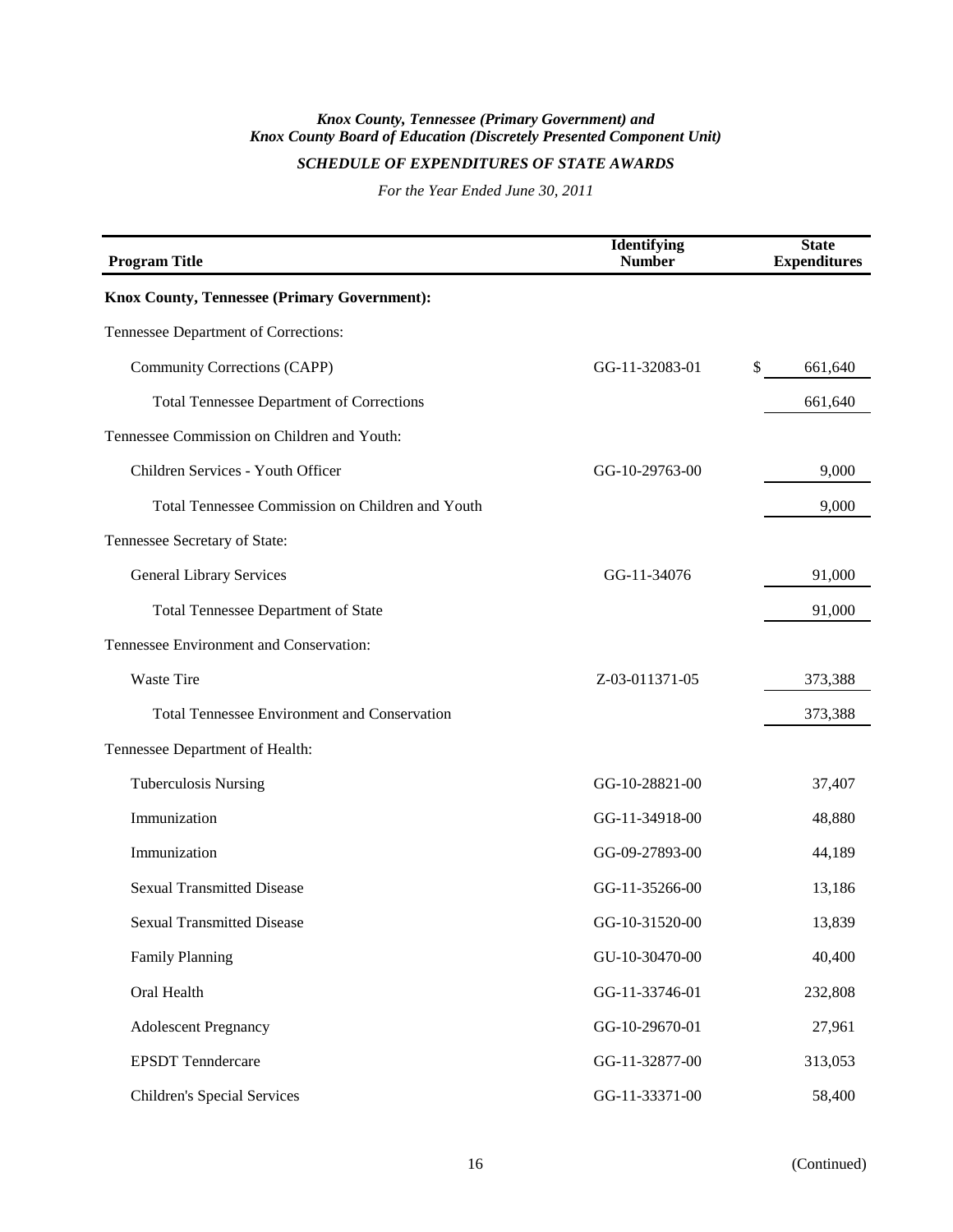# *Knox County, Tennessee (Primary Government) and Knox County Board of Education (Discretely Presented Component Unit)*

# *SCHEDULE OF EXPENDITURES OF STATE AWARDS*

| <b>Program Title</b>                                              | <b>Identifying</b><br><b>Number</b> |    | <b>State</b><br><b>Expenditures</b> |
|-------------------------------------------------------------------|-------------------------------------|----|-------------------------------------|
| Knox County, Tennessee (Primary Government) (continued):          |                                     |    |                                     |
| TennCare EPSDT Child in DCS                                       | <b>NONE</b>                         | \$ | 79,713                              |
| Help Us Grow Successfully                                         | GG-11-33364-00                      |    | 241,900                             |
| <b>Total Tennessee Department of Health</b>                       |                                     |    | 1,151,736                           |
| Tennessee Department of Agriculture - Forestry Division:          |                                     |    |                                     |
| Tenn. Agriculture Enhancement Program - New Harvest               | 5873                                |    | 580                                 |
| Tenn. Agriculture Enhancement Program - New Harvest               | 6922                                |    | 2,500                               |
| Total Tennessee Department of Agriculture - Forestry Division     |                                     |    | 3,080                               |
| Tennessee Department of Transportation:                           |                                     |    |                                     |
| <b>Litter Grant</b>                                               | Z-11-LIT-047                        |    | 105,901                             |
| <b>Total Tennessee Department of Transportation</b>               |                                     |    | 105,901                             |
| Tennessee Department of Military:                                 |                                     |    |                                     |
| <b>TEMA Stormwater Management</b>                                 | HMGP-1821-003                       |    | 1,554                               |
| <b>Total Tennessee Department of Military</b>                     |                                     |    | 1,554                               |
| Total State Financial Assistance - Knox County Primary Government |                                     | S  | 2,397,299                           |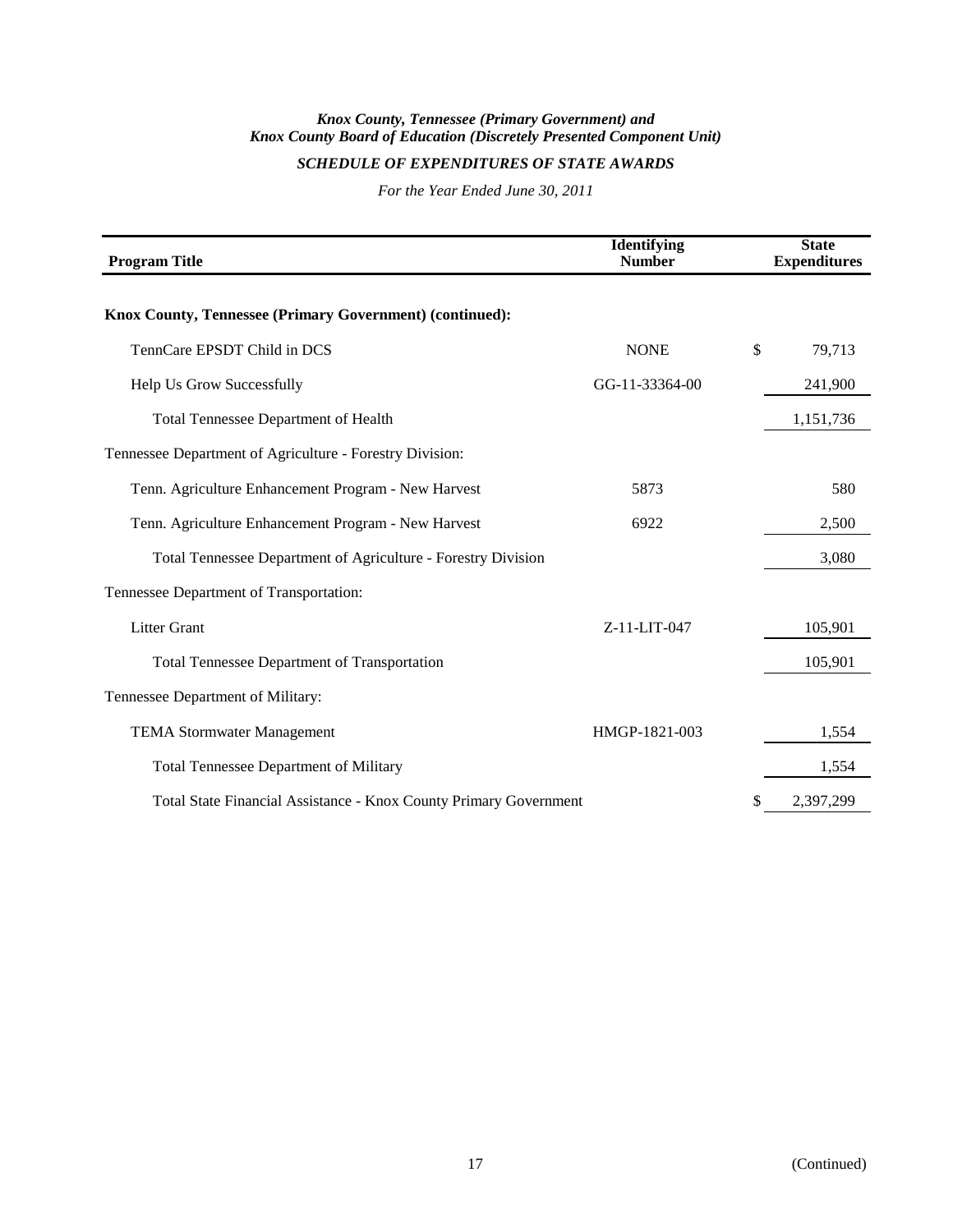## *Knox County, Tennessee (Primary Government) and Knox County Board of Education (Discretely Presented Component Unit)*

# *SCHEDULE OF EXPENDITURES OF STATE AWARDS*

*For the Year Ended June 30, 2011*

| <b>Program Title</b>                                                               | <b>Identifying</b><br><b>Number</b> | <b>State</b><br><b>Expenditures</b> |
|------------------------------------------------------------------------------------|-------------------------------------|-------------------------------------|
| <b>Knox County Board of Education (Component Unit):</b>                            |                                     |                                     |
| Tennessee Department of Education:                                                 |                                     |                                     |
| Pre - K State                                                                      | 2011                                | \$<br>1,773,590                     |
| <b>High Schools That Work</b>                                                      | 2011                                | 6,000                               |
| Tech Access/ConnecTen                                                              | 2011                                | 217,414                             |
| <b>LEAPS</b>                                                                       | 119-09-3-023                        | 112,500                             |
| <b>Total Tennessee Department of Education</b>                                     |                                     | 2,109,504                           |
| Tennessee Department of Labor and Workforce Development:                           |                                     |                                     |
| <b>Adult Education</b>                                                             | Z-10-218525-00<br>PO7334/DG113220   | 60,973                              |
| <b>EL Civics</b>                                                                   | PO7026                              | 9,990                               |
| Total Tennessee Department of Labor and Workforce Development                      |                                     | 70,963                              |
| Total State Financial Assistance - Knox County Board of Education (Component Unit) |                                     | 2,180,467                           |
| <b>Total State Financial Assistance</b>                                            |                                     | \$<br>4,577,766                     |

The accompanying notes are an integral part of the schedule.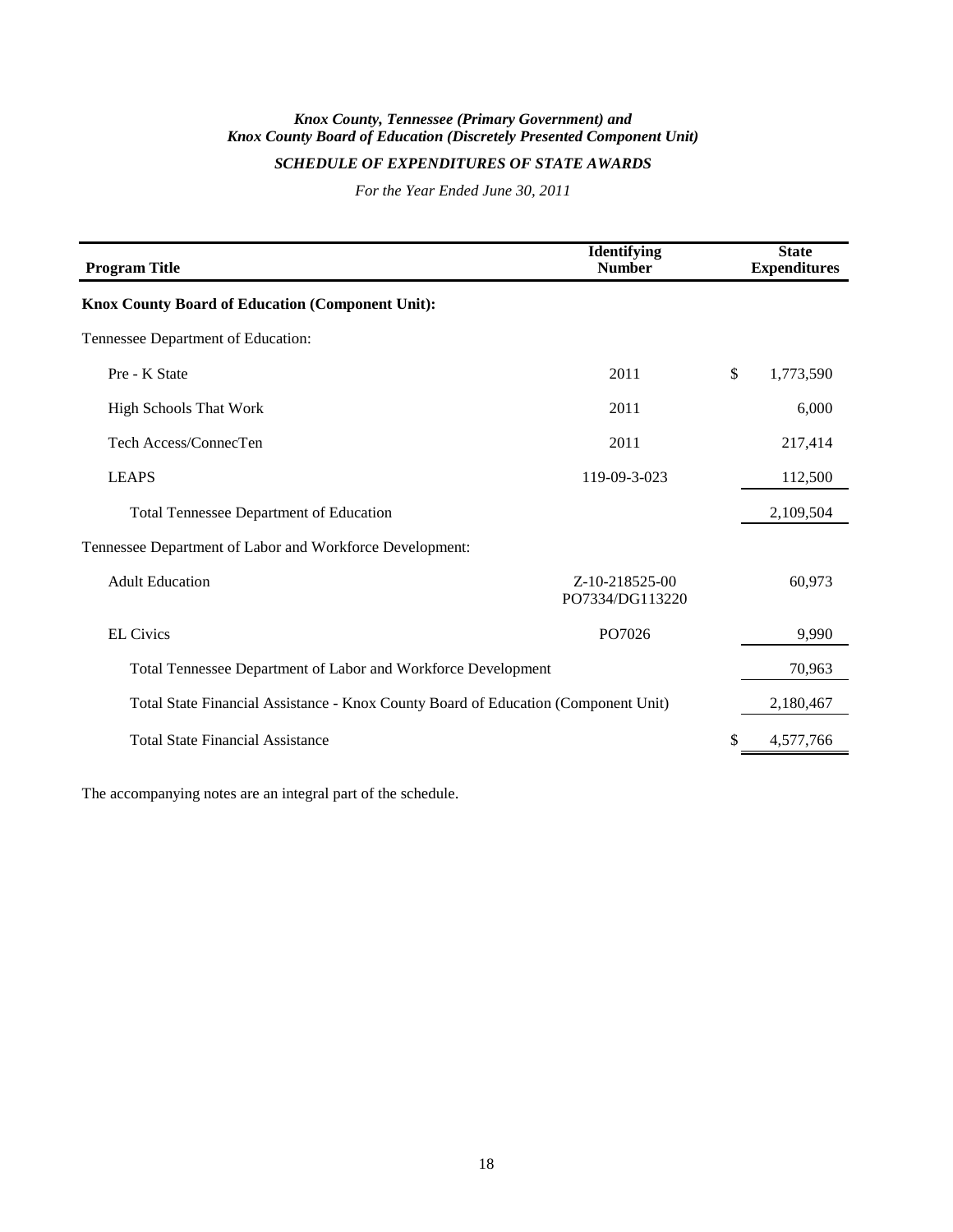#### Notes to Schedules of Expenditures of Federal and State Awards

Year ended June 30, 2011

#### **(1) Basis of Presentation**

The accompanying schedule of expenditures of federal awards includes the federal grant activity of Knox County, Tennessee, and its discretely presented component unit, Knox County Board of Education, (the County), and is presented on the modified accrual basis of accounting. The information in this schedule is presented in accordance with the requirements of OMB Circular A-133, *Audits of States, Local Governments, and Non-Profit Organizations.* Therefore, some amounts presented in this schedule may differ from amounts presented in, or used in the preparation of, the Comprehensive Annual Financial Report.

Federal awards include all grants, contracts, and similar agreements entered into directly between the County and agencies and departments of the federal government, and all subawards to the County by nonfederal organizations pursuant to federal grants, contracts, and similar agreements.

In compliance with Tennessee state law, the accompanying schedule of expenditures of state awards is also included with this report. Such schedule presents all state funded financial awards, as defined by the State Comptroller's Office, and is prepared and presented in a manner consistent with the schedule of expenditures of federal awards.

#### **(2) Loans Outstanding**

The County had the following loan funding balances outstanding at June 30, 2011. All of the loan additions are represented by program expenditures, but only a portion comes from the federal grant with the remainder from program income:

| <b>Cluster / Program Title</b>                                                           | <b>CFDA</b>      | <b>FY 2011 Loan</b>              | Outstanding            |
|------------------------------------------------------------------------------------------|------------------|----------------------------------|------------------------|
|                                                                                          | <b>Number</b>    | <b>Funding</b>                   | <b>Balance</b>         |
| <b>Community Development Block Grant</b><br><b>HOME</b> Investment Partnerships Programs | 14.218<br>14.239 | <sup>S</sup><br>$\sim$<br>85.494 | 1,333,659<br>1,767,028 |

#### **(3) Subrecipients**

Of the federal expenditures presented in the schedule, the County provided federal awards to subrecipients as follows:

|                                                                                                                                                        | <b>Amounts</b><br><b>CFDA</b><br><b>Provided to</b><br><b>Subrecipients</b><br><b>Number</b> |    |                                   |
|--------------------------------------------------------------------------------------------------------------------------------------------------------|----------------------------------------------------------------------------------------------|----|-----------------------------------|
| <b>Community Development Block Grant</b><br><b>HOME</b> Investment Partnerships Programs<br><b>ARRA Energy Efficiency and Conservation Block Grant</b> | 14.218<br>14.239<br>81.128                                                                   | \$ | 827,992<br>1,292,023<br>2,088,480 |
| <b>Total Subrecipient Awards</b>                                                                                                                       |                                                                                              |    | 4,208,495                         |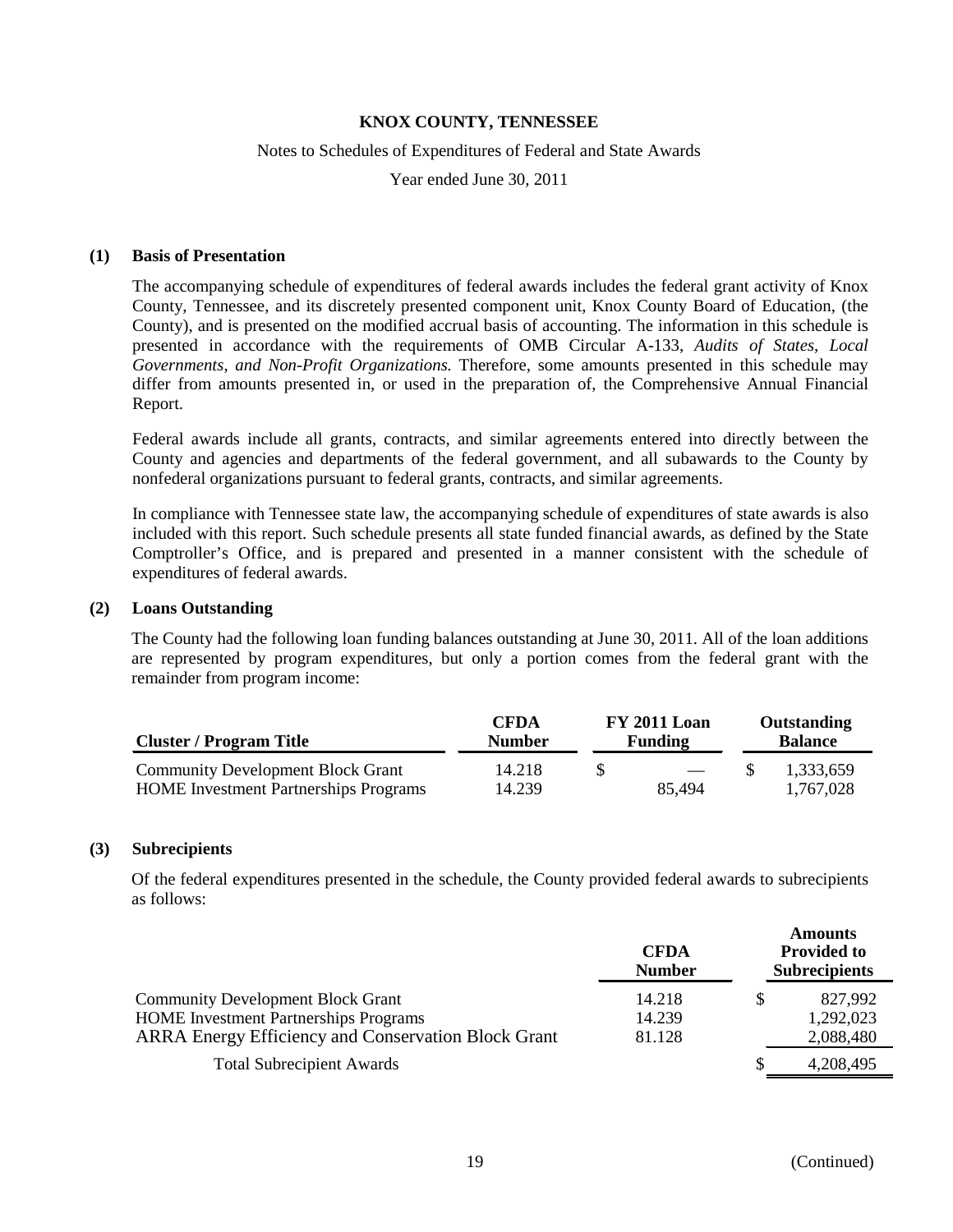#### Notes to Schedules of Expenditures of Federal and State Awards

Year ended June 30, 2011

#### **(4) Non-cash Assistance**

The County is the recipient of certain federal awards that do not result in cash receipts or disbursements, including distribution of U.S. Department of Agriculture (USDA) Food Commodities, which are valued based on a USDA price list obtained from the Tennessee Department of Health.

#### **(5) Indirect Costs**

A number of the County's federal and state funded programs allow indirect costs to be charged and include them as a line item in the grant budget. However, if the grant budget does not specifically provide for indirect costs to be charged, none of the indirect costs are reported as costs to the grantor nor are the costs included or presented in the schedules of expenditures of federal and state awards.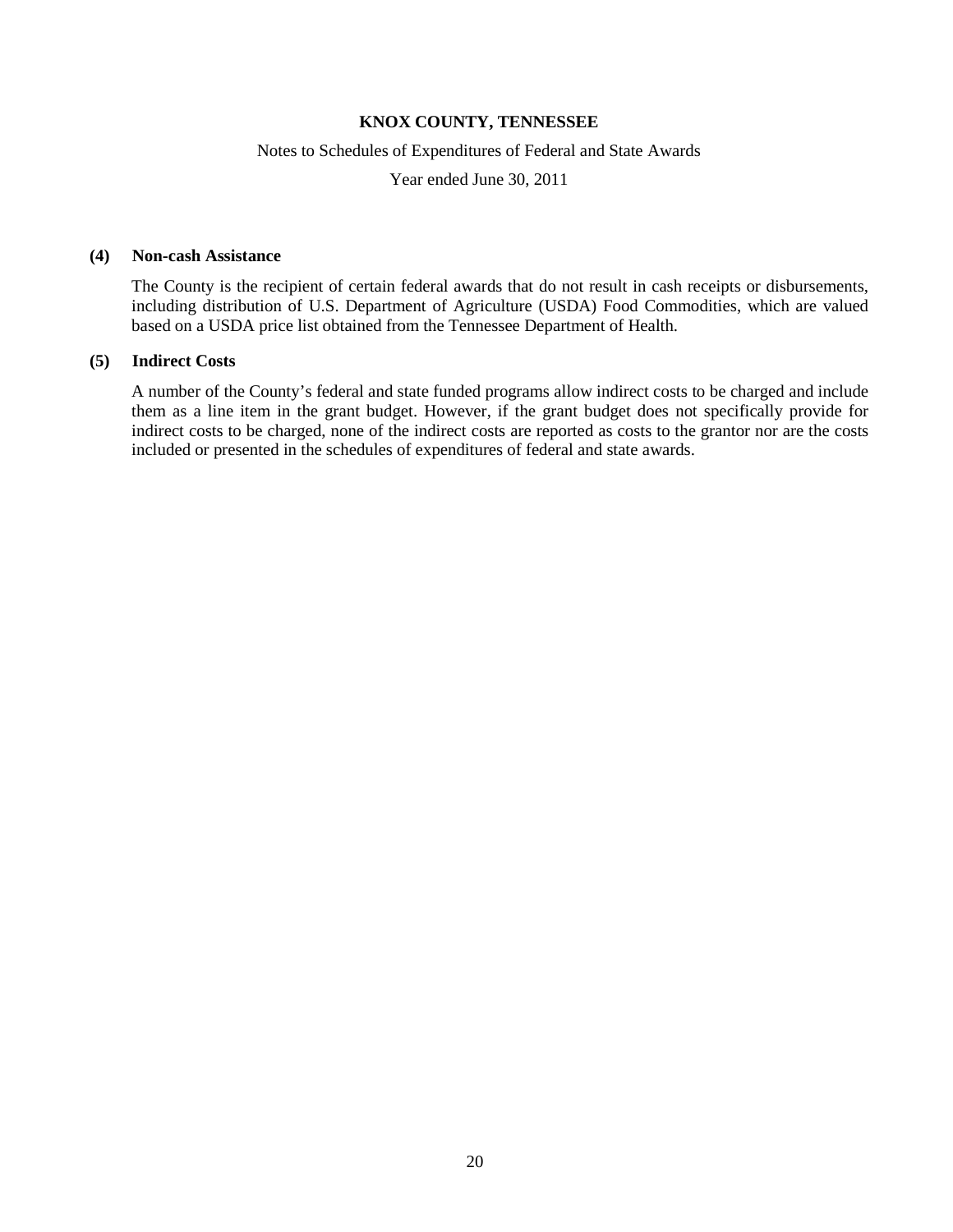#### Schedule of Findings and Questioned Costs

Year ended June 30, 2011

#### **(1) Summary of Auditors' Results**

- (a) The type of report issued on the basic financial statements: **Unqualified opinion**
- (b) Significant deficiencies in internal control was disclosed by the audit of the basic financial statements: **Yes**

Material weaknesses: **None**

- (c) Noncompliance which is material to the basic financial statements: **None**
- (d) Significant deficiencies in internal control over major programs: **Yes – See Finding 2011-02**

Material weaknesses: **Yes – See Finding 2011-02**

- (e) The type of report issued on compliance for major programs: **Unqualified opinion**
- (f) Any audit findings which are required to reported under Section 510(a) of OMB Circular A-133: **Yes – See Finding 2011-02**
- (g) Major programs:

| <b>CFDA</b> number                       | Name of federal program or cluster                              |
|------------------------------------------|-----------------------------------------------------------------|
| Child Nutrition Cluster:                 |                                                                 |
| 10.553                                   | USDA School Breakfast Program                                   |
| 10.555                                   | USDA School Lunch Program                                       |
| Title I Part A Program Cluster:          |                                                                 |
| 84.010A                                  | Title I - Part A                                                |
| 84.389                                   | Title I - Part A (ARRA)                                         |
| Special Education (IDEA) Cluster:        |                                                                 |
| 84.027A                                  | Special Education - IDEA Part B                                 |
| 84.173A                                  | Special Education - Preschool                                   |
| 84.391A                                  | Special Education - IDEA Part B (ARRA)                          |
| 84.392A                                  | Special Education - Preschool (ARRA)                            |
| State Fiscal Stabilization Fund Cluster: |                                                                 |
| 84.394                                   | State Fiscal Stabilization Fund (ARRA) - Education State Grants |
| 84.397                                   | State Fiscal Stabilization Fund (ARRA) - Government Services    |
| Other Programs:                          |                                                                 |
| 84.367A                                  | Improving Teacher Quality Title II - Part A                     |
| 14.239                                   | <b>HOME</b> Investment Partnerships Programs                    |

(h) Dollar threshold used to distinguish between Type A and Type B programs: **\$2,527,846**

(i) Auditee qualified as a low-risk auditee under Section .530 of OMB Circular A-133: **No**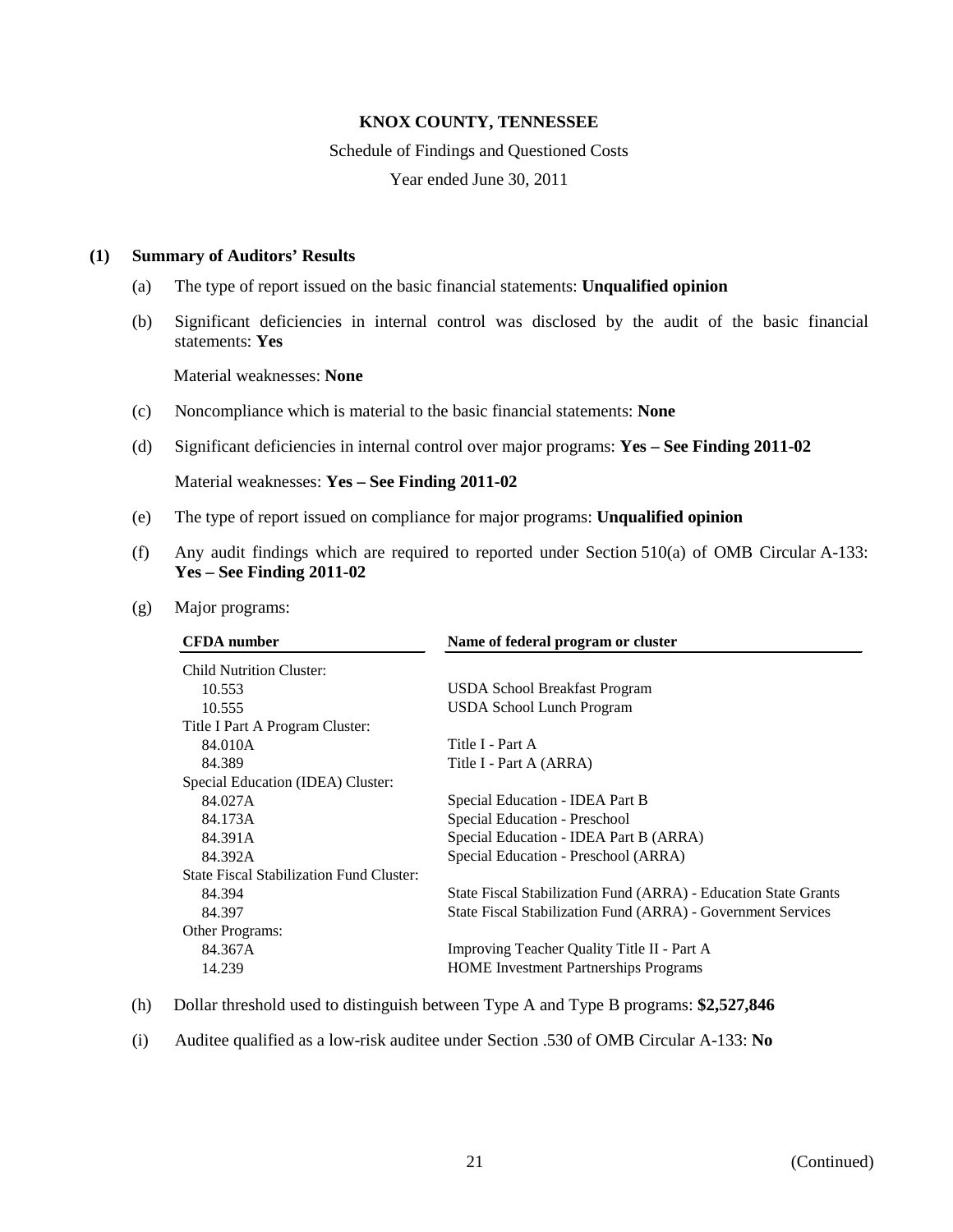Schedule of Findings and Questioned Costs

Year ended June 30, 2011

#### **(2) Findings Relating to the Financial Statements Reported in Accordance with** *Government Auditing Standards***:**

#### **GENERAL GOVERNMENT**

#### *Financial Reporting at the Trustees Office*

The Trustees Office (Trustees) has oversight responsibility related to the processing of approximately \$800 million in transactions annually, and it closely coordinates these efforts with the Finance Department. These transactions are reported on various schedules presented in the County's CAFR. Further, it is responsible for reconciling approximately 30 bank accounts monthly. During fiscal year 2011, we observed the following:

- The Trustees Office was unable to produce the schedules required for the CAFR timely. The final schedules which appropriately balanced were not submitted to the Finance Department until approximately four months after year-end.
- The draft schedules produced by the Trustees Office at various iterations through the closing process did not balance.
- The system generated reports documenting the preparation of the monthly bank statement reconciliations indicates that bank reconciliations were not prepared timely throughout fiscal year 2011.

We recommend that the Trustees Office, in close coordination with the Finance Department, develop detailed procedures documenting the production of the schedules to be provided for CAFR preparation. These procedures should be very specific, including documenting the format and content of the various system generated reports needed to support these schedules. These procedures should further document the system generated information necessary to perform the monthly bank reconciliations within 30 days of year end.

Finally, given that this finding has been recurring in nature as it relates to the Combined Schedule of Assets and Liabilities, Combined Schedule of Cash Receipts, Disbursements and Balances, and Combined Analysis of Fee and Commission Accounts schedules which are provided for CAFR reporting purposes (CAFR schedules), we recommend that the Audit Committee:

- Review and approve the newly developed policies and procedures over the Trustees Office closing process; and
- Require that the Trustees Office provide the Audit Committee with the CAFR schedules at least quarterly during the fiscal year and provide verification that the monthly bank reconciliations have been completed timely to ensure that the newly established policies and procedures are operating effectively.

#### **Management Response**

• The Trustee's Office agrees that the final balanced CAFR schedules required for the CAFR were not submitted to the Finance Department until approximately four months after year-end. The schedules were, however, submitted within a timeframe that allowed for timely issuance of the Knox County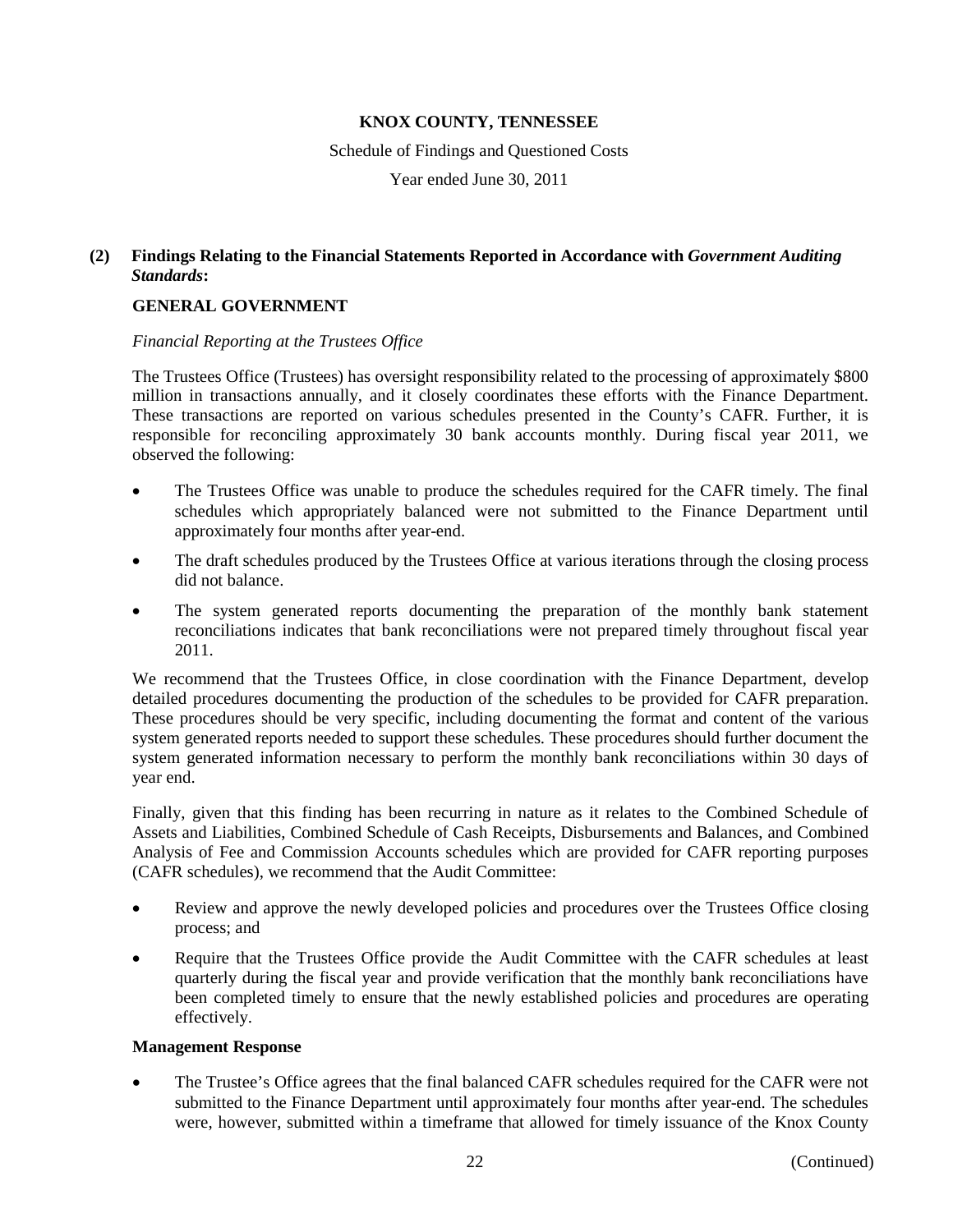Schedule of Findings and Questioned Costs

Year ended June 30, 2011

financial statements taken as a whole. While there were agreed upon deadlines for the submission of these schedules between KPMG and the Finance Department, we would point out that the statutory and GFOA deadlines for publication and submission of the County's CAFR without requesting an extension are six months after fiscal year end or December  $31<sup>st</sup>$  for Knox County.

FY 2011 was a transition year with the implementation of new financial accounting software by Knox County. During this transition, finalizing all reconciliations and schedules took more time and a lot more effort than anyone anticipated, and given this the Trustee's Office chose to err on the side of accuracy versus internal deadlines. Finally, both the Finance Department and this office were posting necessary changes to multiple accounts until at least the end of October so earlier submission of finalized schedules was not possible.

- The Trustee's Office agrees that several of the draft schedules produced by this office were out of balance but these issues were noted and further investigated. This involved a line by line review of several thousands of lines of transactions posted external to this office. As mentioned previously, this was a transition year due to the new financial system implementation and as a result of this implementation this office did not have access to the County fund side of the system until the end of September 2011 and thus investigation of this sort was almost impossible until that access was finally put in place. The majority of eliminations and reclassifications to bring the CAFR schedules into balance related to items posted outside this office that needed to be investigated as described.
- The Trustee's Office agrees that not all bank accounts were reconciled in a timely fashion during fiscal year 2011. While this was not an issue in the previous fiscal year, as mentioned previously the transition to the County's new financial system made the bank reconciliation process substantially more difficult and required significantly more time. During this transition period resulting from implementation, we have had to completely redesign the bank reconciliation process and further implement additional posting process changes for both this office and the County Finance Department. Again, however, the reconciliations were completed within a timeframe that allowed for timely issuance of the Knox County financial statements taken as a whole.

With regard to the recommendations the Trustee's Office will work closely with the Finance Department as indicated to develop appropriate documentation related to the closing process. We will also work diligently to enhance interoffice communications with the Finance Department.

This office has already drafted CAFR schedules for the quarter ended September 30, 2011 and will present those schedules and the CAFR schedules for the quarter ending December 31, 2011 to the Audit Committee at its January 2012 meeting. Bank reconciliations for the month ended two months prior to the Audit Committee meeting date will offered for inspection if the Committee so requests, as the immediate preceding month's bank reconciliations will still be in process.

Additionally, the Trustee's Office has already assigned an additional staff member to help with monthly reconciliations and is in the process of hiring an additional accountant to allow for a 'Cash Manager' who can oversee and troubleshoot the bank reconciliations and reconciliation process. We are also now working directly with the software vendor support for the County's financial accounting system to identify both system settings and process modifications necessary to eliminate the remaining issues with the bank reconciliations. We anticipate further posting process changes and enhancements that will impact both the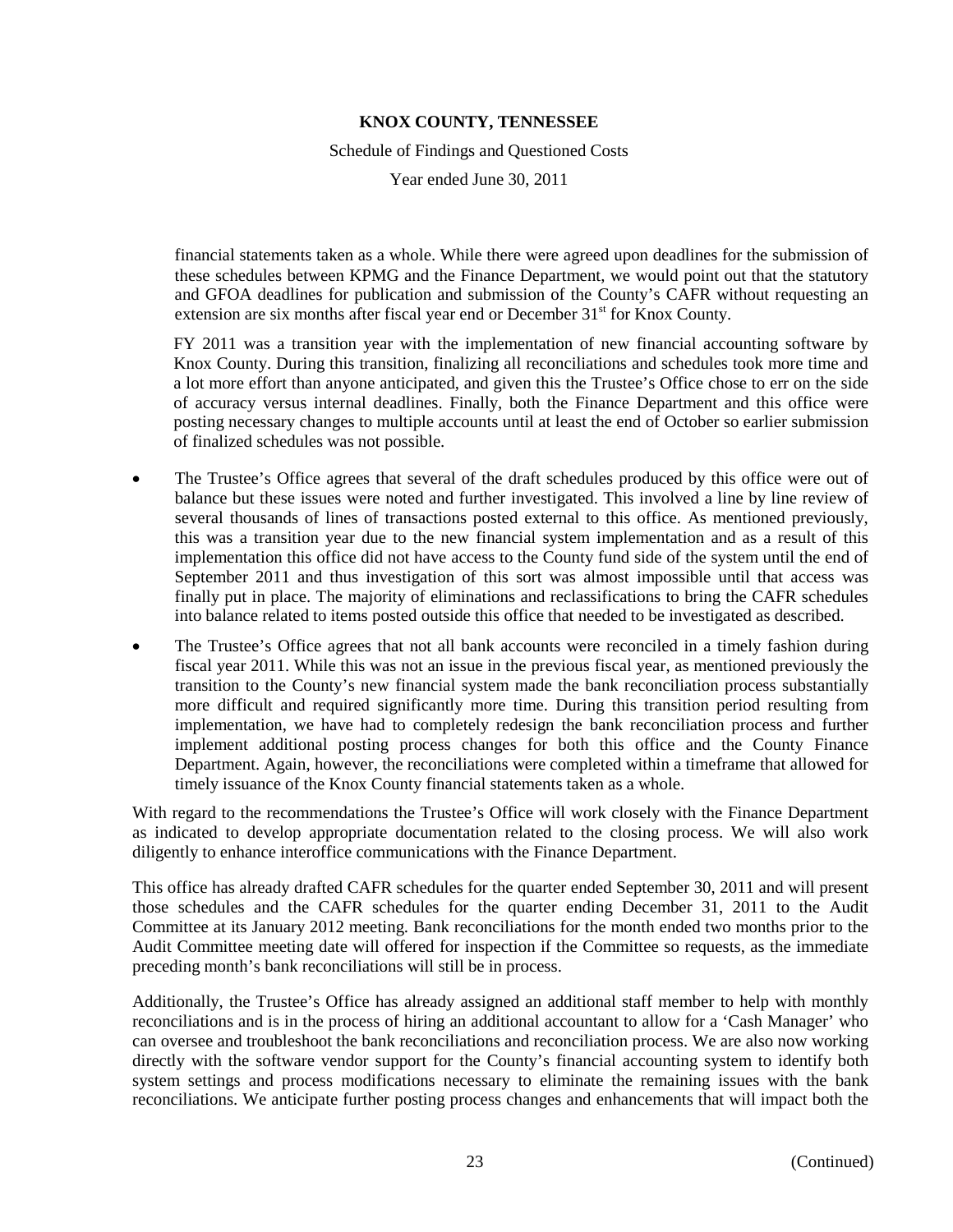Schedule of Findings and Questioned Costs

Year ended June 30, 2011

Finance Department and this office, but should ultimately reduce the extensive amount of additional time now required in the bank reconciliation process.

#### **(3) Findings and Questioned Costs Relating to Federal Awards:**

| <b>Finding 2011-02:</b>    | <b>Reporting</b>                                     |
|----------------------------|------------------------------------------------------|
| <b>Finding Type:</b>       | <b>Material Weakness &amp; Noncompliance</b>         |
| $CFDA#$ :                  | 14.239 – HOME Investment Partnerships Program (HOME) |
| <b>Federal Agency:</b>     | U.S. Department of Housing and Urban Development     |
| <b>Federal Award Year:</b> | July 1, 2010 to June 30, 2011                        |

#### *Requirement*

Per review of the 2011 compliance supplement issued by the Office of Management and Budget, KPMG notes that the HOME program must submit Form HUD 60002, *Section 3 Summary Report, Economic Opportunities for Low- and Very Low-Income Persons* (*OMB No. 2529-0043*), for each grant over \$200,000 that involves housing rehabilitation, housing construction, or other public construction.

#### C*ondition*

During the course of our testwork, KPMG noted that the HOME program had not established an effective control structure to ensure that the required information for Form HUD 60002, *Section 3 Summary Report, Economic Opportunities for Low- and Very Low-Income Persons* (*OMB No. 2529-0043*), was properly obtained and compiled. Therefore, this report could not be accurately prepared and submitted for fiscal year 2011.

#### *Questioned Cost*

None

#### *Possible Asserted Cause and Effect*

Due to lack of appropriate oversight, the HUD program did not submit the Section 3 compliance report for fiscal year 2011. Continued noncompliance with program requirements could potentially result in reduced or discontinued funding.

#### *Recommendation*

We recommend that the HOME program establish effective procedures to ensure that adequate information is obtained in order to complete the Section 3 compliance report and submit it on a timely basis in accordance with program requirements stated in the compliance supplement.